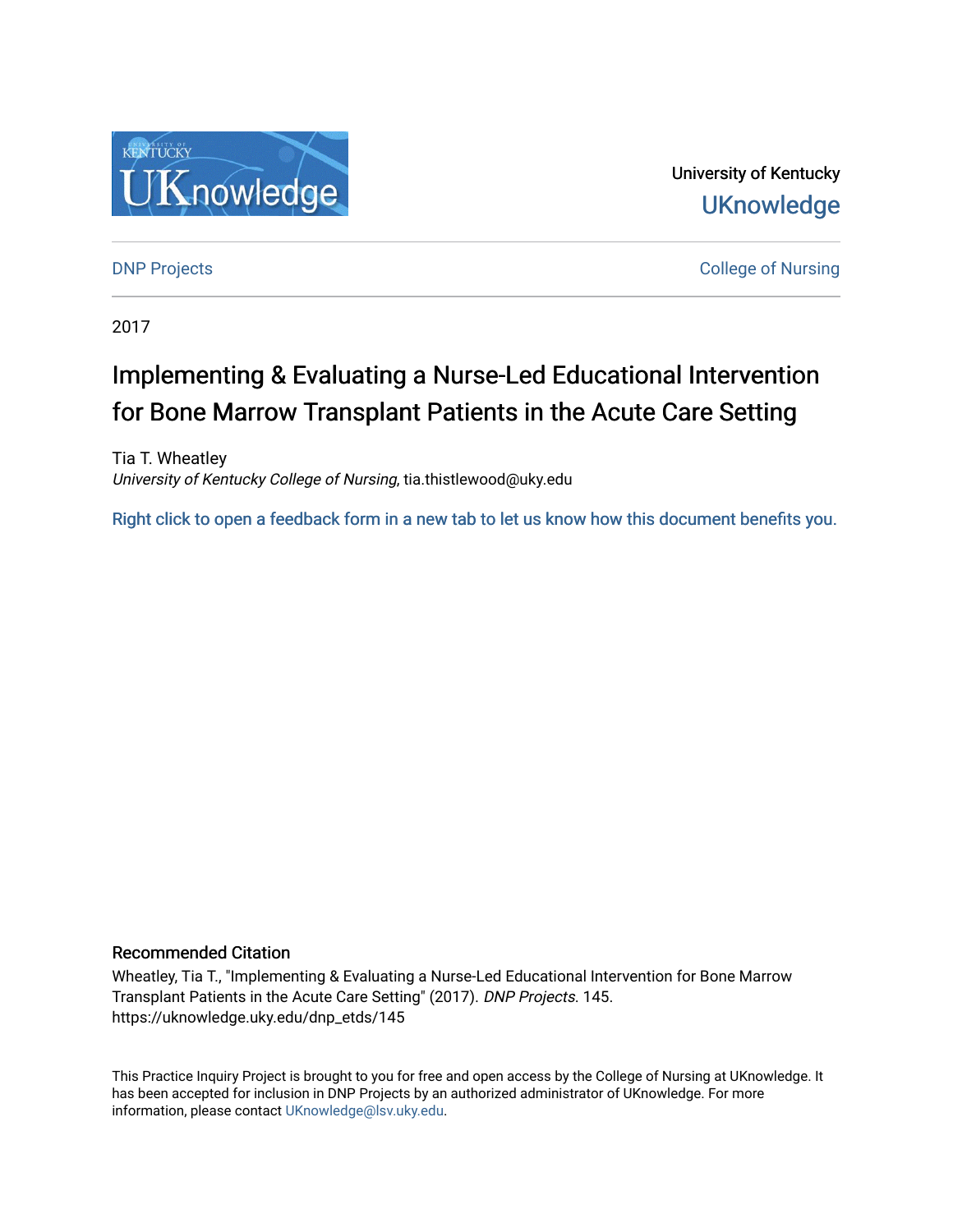## Running head: EDUCATIONAL INTERVENTION FOR BMT PATIENTS

Final DNP Project

Implementing and Evaluating a Nurse-Led Educational Intervention for Bone Marrow

Transplant Patients in the Acute Care Setting

Tia T. Wheatley, BSN, RN, BMTCN, OCN

University of Kentucky College of Nursing Spring 2017

Martha Biddle, PhD, APRN, CCNS, FAHA – Committee Chair Peggy El-Mallakh, PhD, RN, PMH APRN-BC – Committee Member Stacy R. Stanifer, MSN, APRN, AOCNS – Clinical Mentor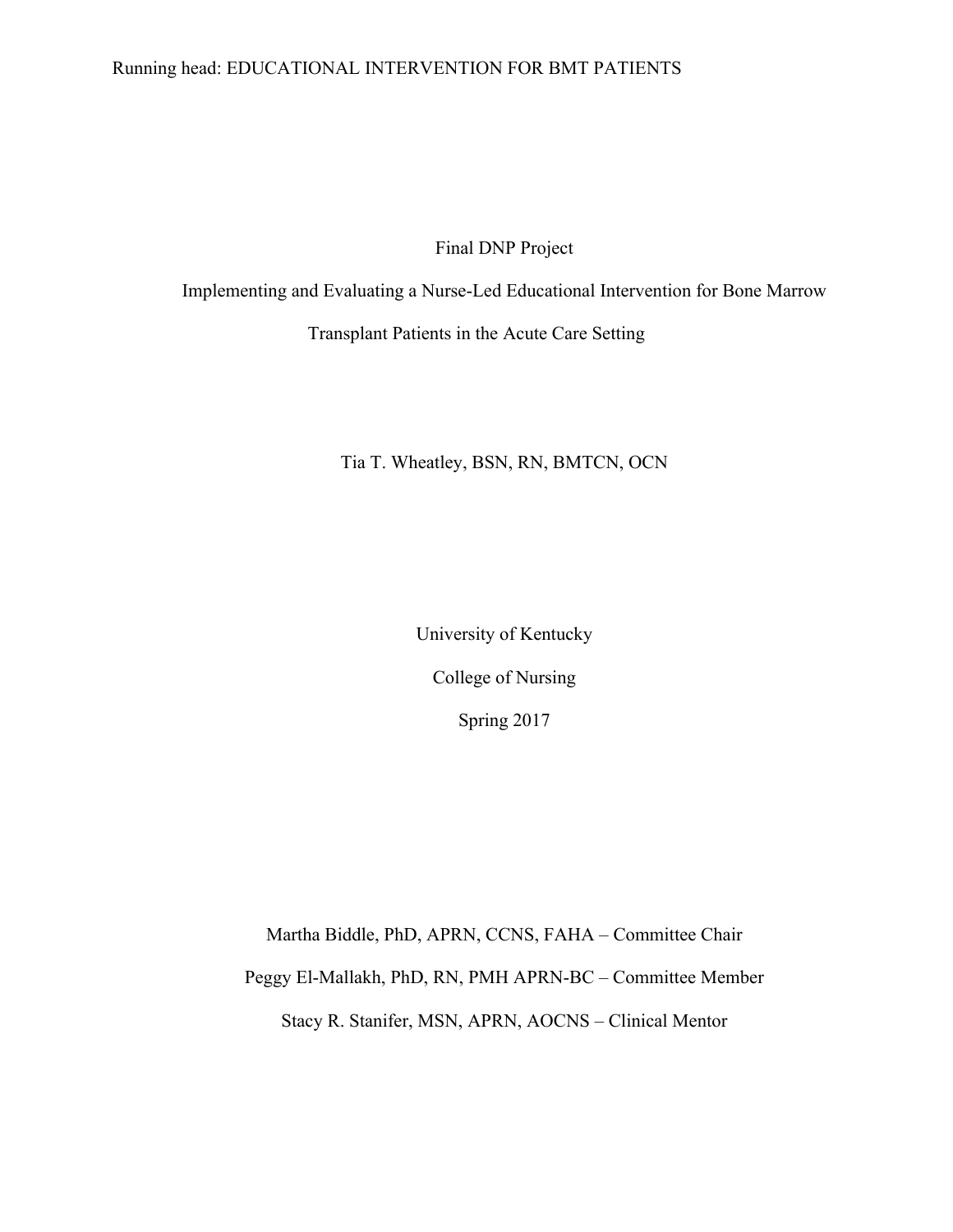## EDUCATIONAL INTERVENTION FOR BMT PATIENTS

## Dedication

This project is dedicated to my husband, a bone marrow transplant recipient. My successes in the DNP program and in my professional career would not have been possible without your unconditional love, support, and sacrifice. Thank you for always believing in me. …And there is no way I could have passed statistics without you—you're the best math tutor!

And, for all the patients I have encountered during my career as an oncology/BMT nurse. Thank you for teaching me how to embrace life, value relationships, and to be grateful for each and every day.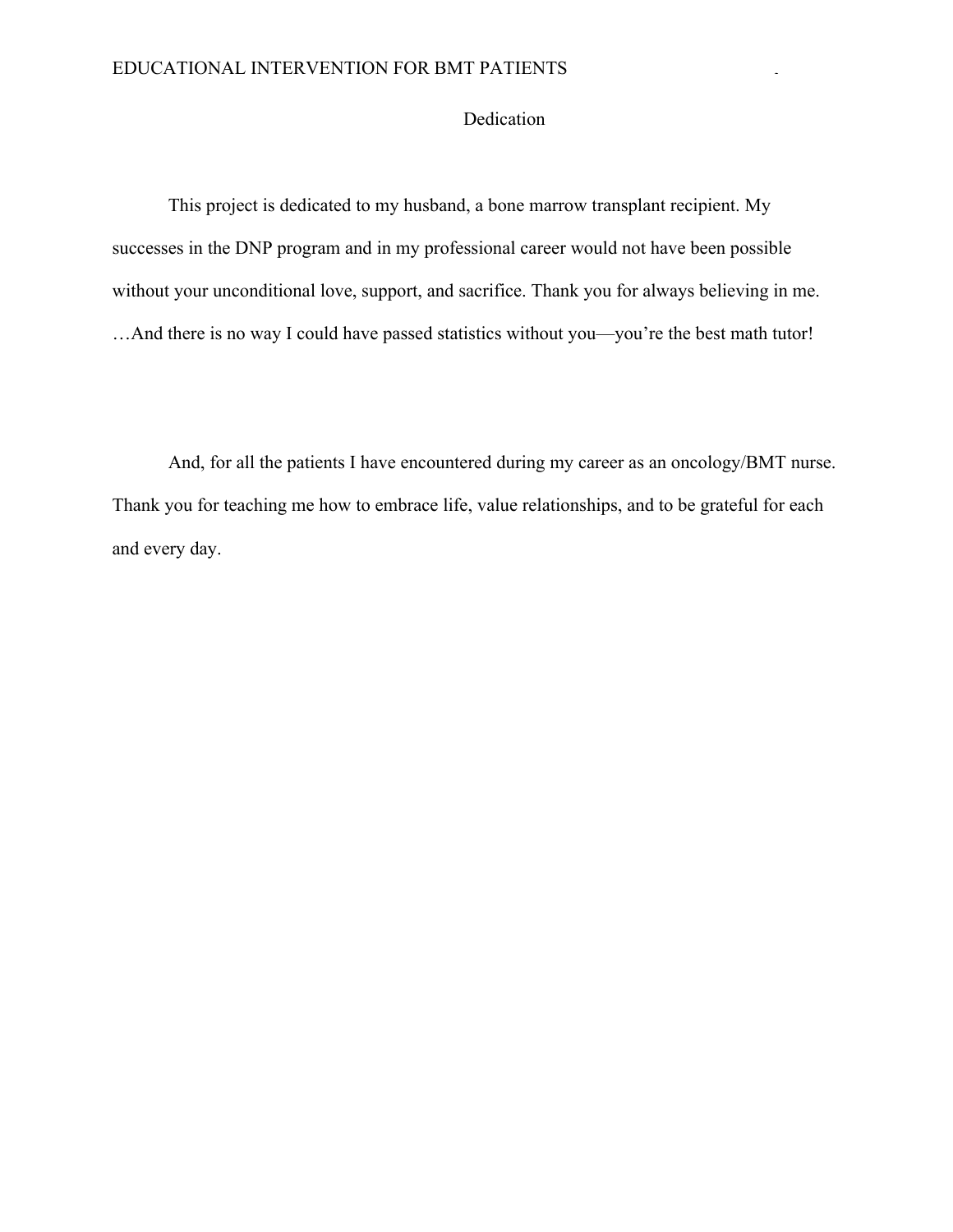## Acknowledgements

First, I would like to thank the BMT Patient Education Committee for their dedication to creating the BMT Basics Class & Handbook. Without the hard work of this committee, my dreams of creating a BMT education intervention would have never come to fruition. To Jennifer Christian and Rancie Hannah, thank you for your help in creating and implementing the intervention, and for collecting data for this project- your assistance was very appreciated! I also want to acknowledge Amanda Wiggins for her expertise and guidance that assisted in the statistical analysis used in this project. Amanda Green, Kathy Isaacs, and Caitlin Coldiron were integral in the collection of quality data for the BMT population. Whitney Kurtz-Ogilvie provided much appreciated writing tips to help fine-tuning my manuscript.

Lastly, I would like to express my upmost appreciation for my DNP committee members Martha Biddle, Peggy El-Mallakh, and Stacy Stanifer. I am so grateful for your wisdom, clinical expertise, and mentorship during the course of my capstone project and my time in the DNP program at UK. Thank you for being great role models within the nursing profession.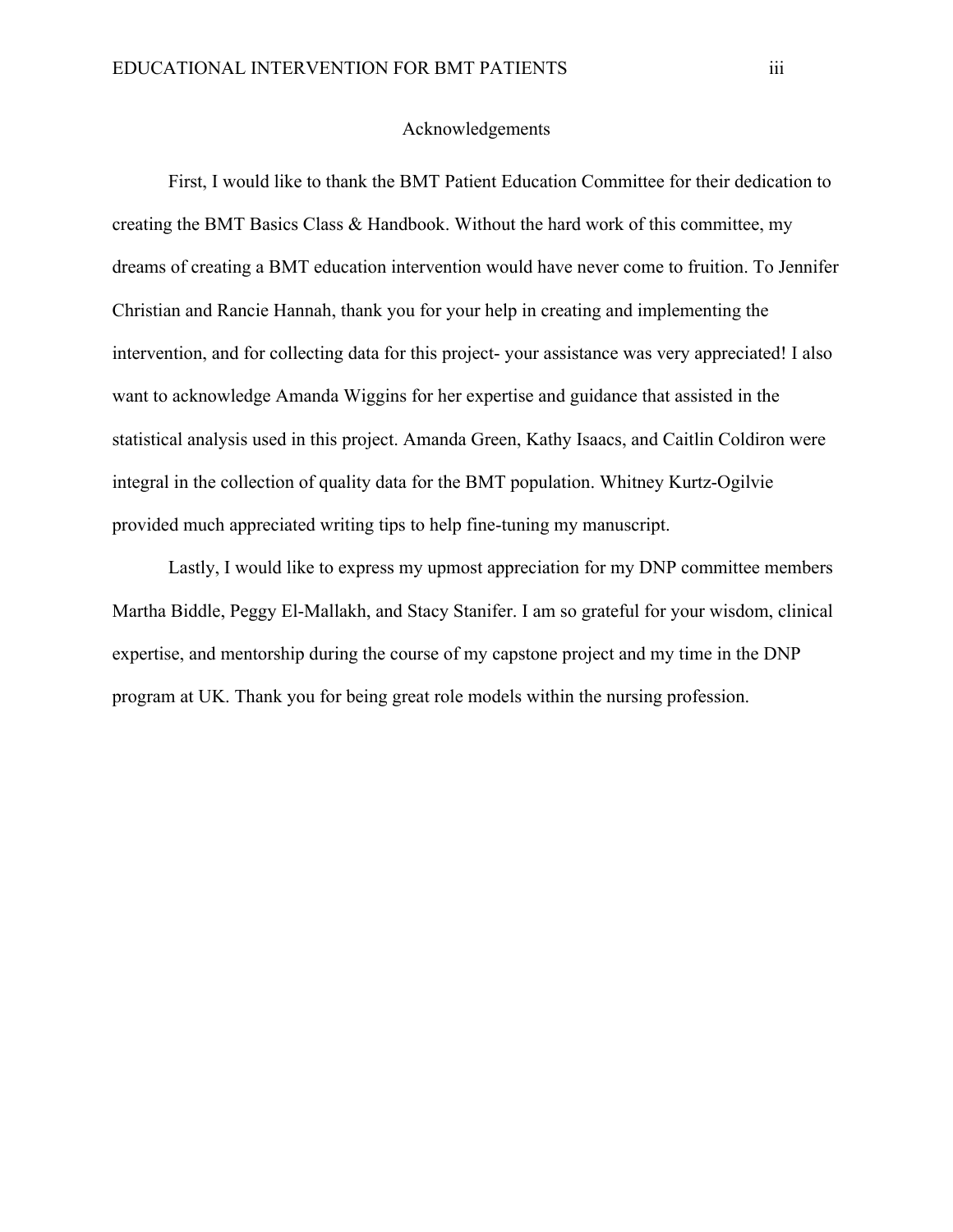# Table of Contents

| Implementing & Evaluating a Nurse-Led Educational Interventon for Bone Marrow Transplant |
|------------------------------------------------------------------------------------------|
|                                                                                          |
|                                                                                          |
|                                                                                          |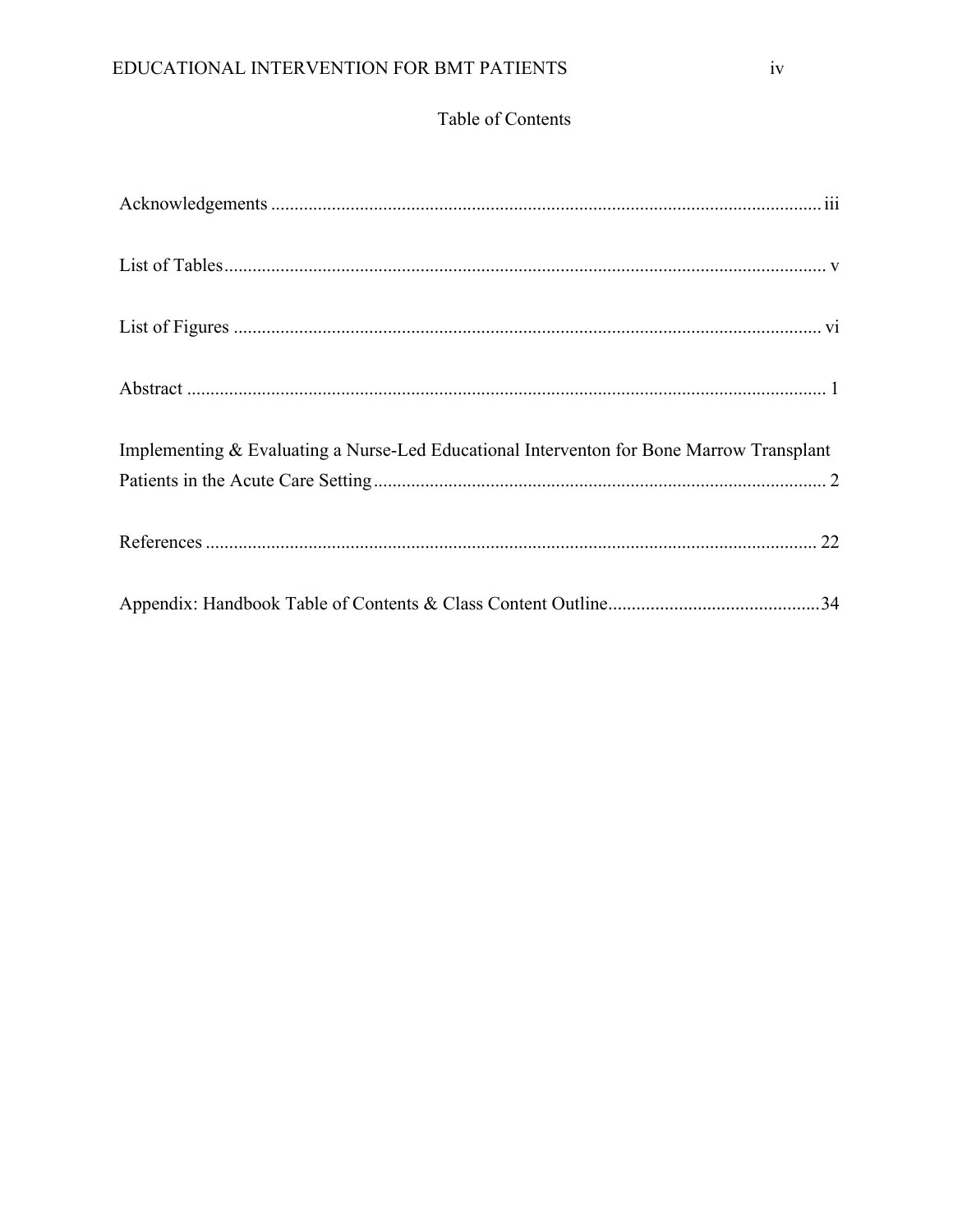## List of Tables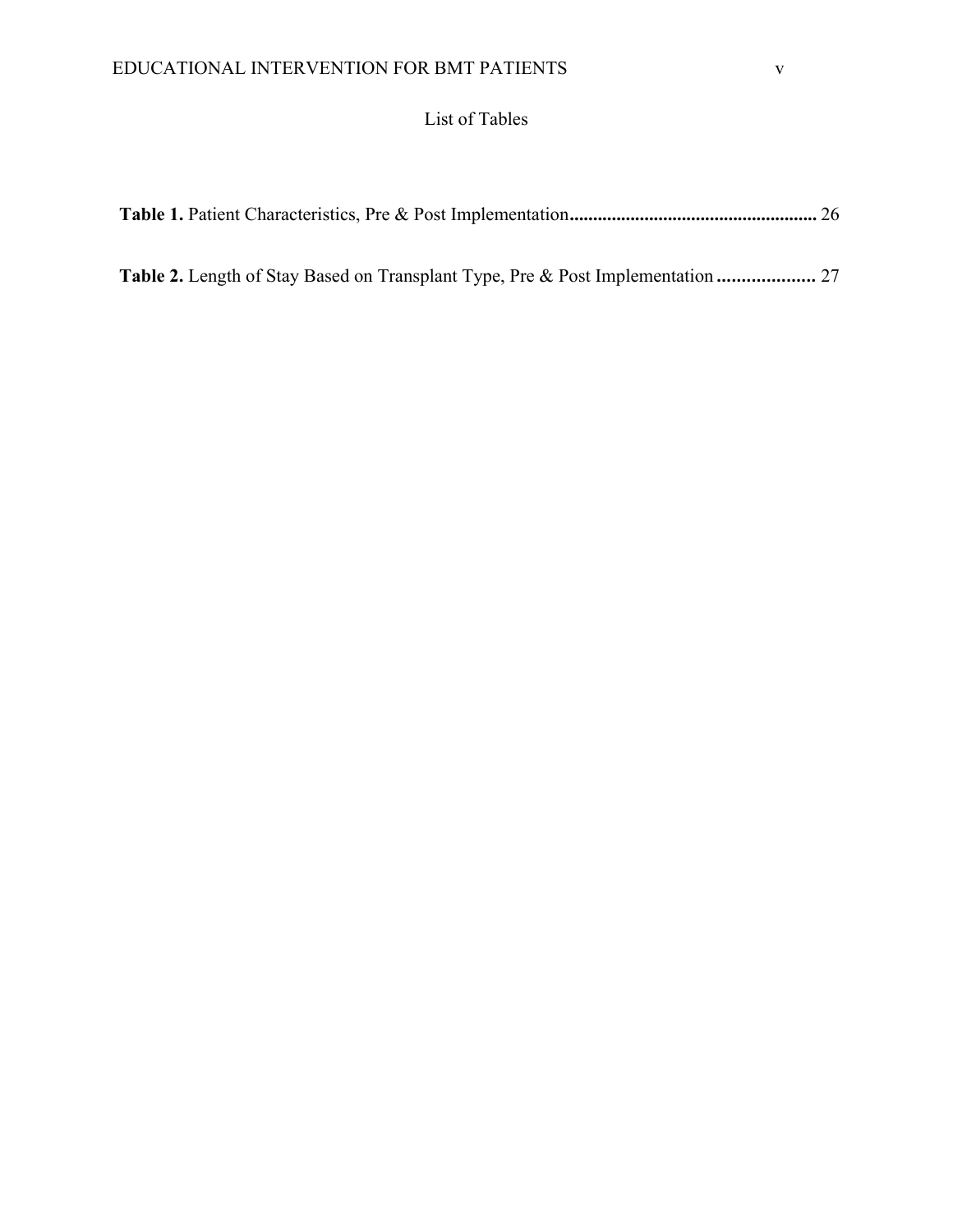# List of Figures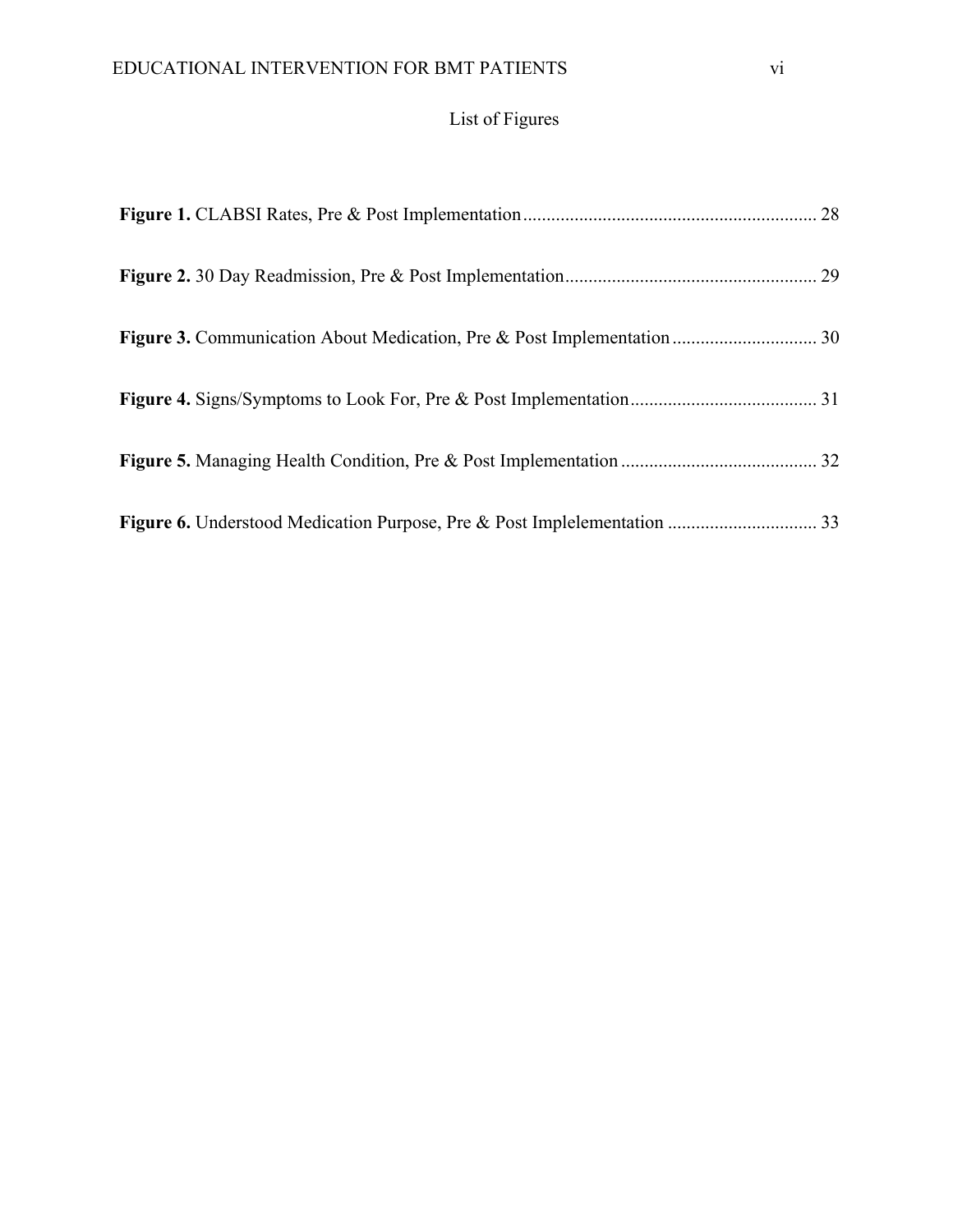#### Abstract

**Objective:** The Bone Marrow Transplant (BMT) Basics Class is a nurse-led educational program dedicated to preparing patients and their caregivers of the treatment outline and selfcare behaviors associated with receiving a BMT. The purpose of this project is to evaluate the effectiveness of this intervention in order to support the needs of the BMT patient and promote patient-centered care.

**Study Design:** Retrospective review to evaluate a quality improvement project.

**Participants & Methods:** As of July 2016, the BMT Basics Class became a standard of care at an NCI-designated academic cancer center in the southeastern United States. Between July 20, 2016 and November 30, 2016, 33 patients who received a BMT attended the class with their caregiver, making them eligible project participants. A retrospective evaluation of CLABSI rates, 30-day readmission rates, length of stay, and patient satisfaction scores was conducted pre- (July 2015 to November 2015) and post- (July 2016 to November 2016) intervention to determine if there were any improvements in quality indicators for the patients who attended the class compared to patients who received a transplant before the class was created.

**Results:** There were no significant statistical differences between the pre- and postimplementation groups for length of stay or patient experience scores. 30-day readmission rate was lower among the post-implementation group (7.69% vs. 2.56%) with fewer patients readmitted for infection. However, there was an increase in CLABSI rate in the postimplementation group.

**Conclusion:** Educational interventions, such as the BMT Basics Class, could provide a patientcentered approach to improving quality of care, when implemented in addition to current evidence-based practice.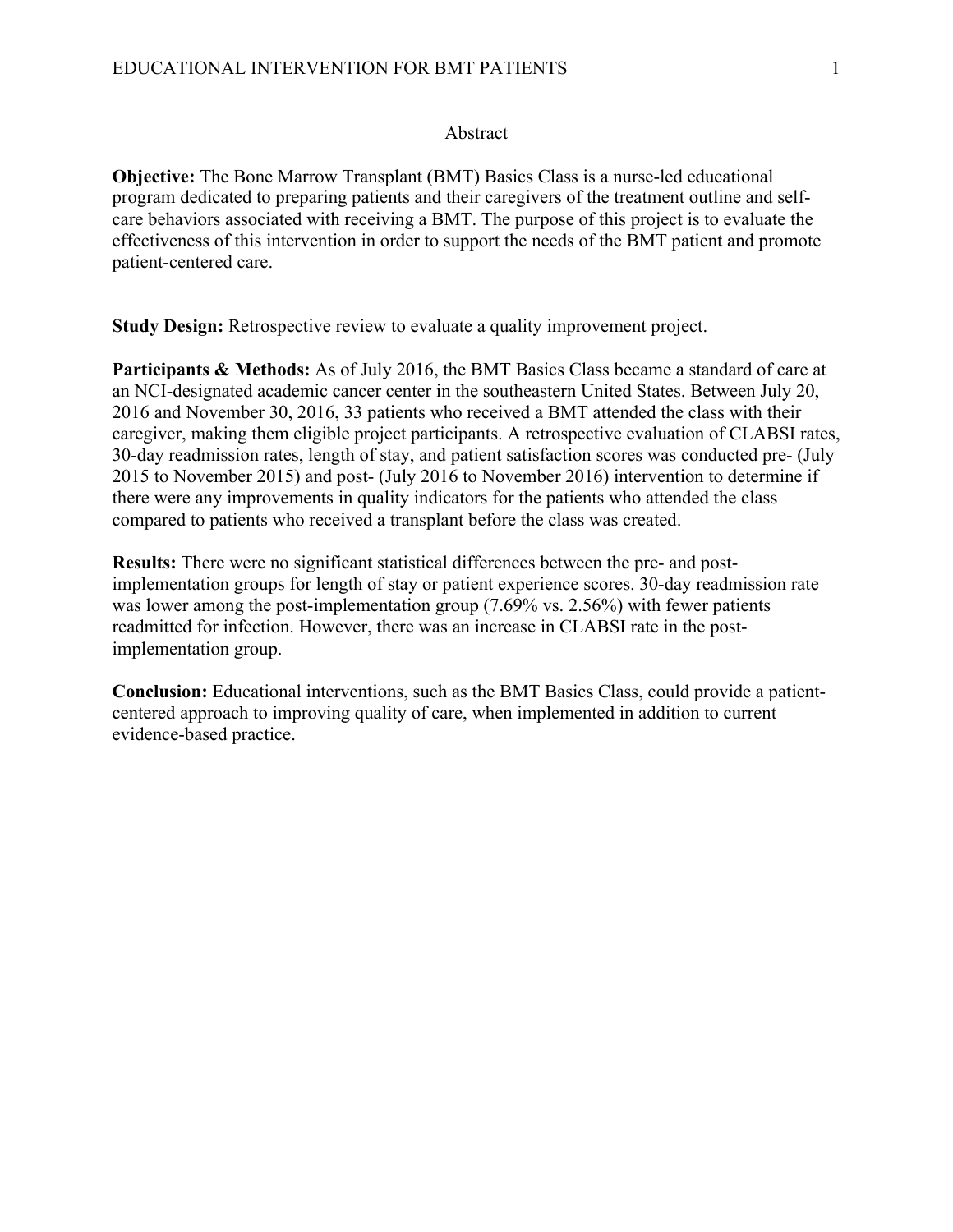## **Implementing and Evaluating a Nurse-Led Educational Intervention for Bone Marrow Transplant Patients in the Acute Care Setting**

Bone marrow transplantation (BMT; also known as hematopoietic stem cell transplantation) is a medical procedure in which healthy progenitor stem cells are used to replace and replenish the defective bone marrow of those with malignant and non-malignant hematologic diseases (Neiss, 2013). It is a potentially life-saving procedure for more than 70 different hematologic diseases, with a disease-free survival rate of over 90 percent (National Marrow Donor Program [NMDP], 2013). Since its beginnings in the late 1950s, BMT has quickly become the standard of care for many hematologic cancers and conditions, with more than 50,000 transplants performed annually, worldwide (NMDP, 2013).

Despite its popularity, BMT is a complex procedure, associated with high risks of infection, graft vs. host disease, and chemotherapy induced organ toxicity, all of which can be life-threatening (Niess, 2013; McAdams & Burgunder, 2013). Additionally, patients who receive BMT undergo a rigorous treatment course that can span months, transitioning between the inpatient and outpatient settings during the many phases of transplant (pre-transplant work up, preparation chemotherapy, inpatient admission/engraftment, and outpatient recovery). Because of the medical complexity and multiple transition points associated with transplant treatment, BMT patients have a higher risk for hospital readmission, medication errors, and safety issues, which can lead to life-threatening issues and prolong recovery (Lattimer, 2011).

#### **Background & Significance**

In order to provide coordinated care and ensure seamless transitions through each phase of transplant, it is crucial that BMT patients and their caregivers receive education which outlines treatment timelines, potential risks and benefits of the procedure, and required self-care activities (Niess, 2013; Thomson, Gorospe, Cooke, Giesie, & Johnson, 2015). Adequate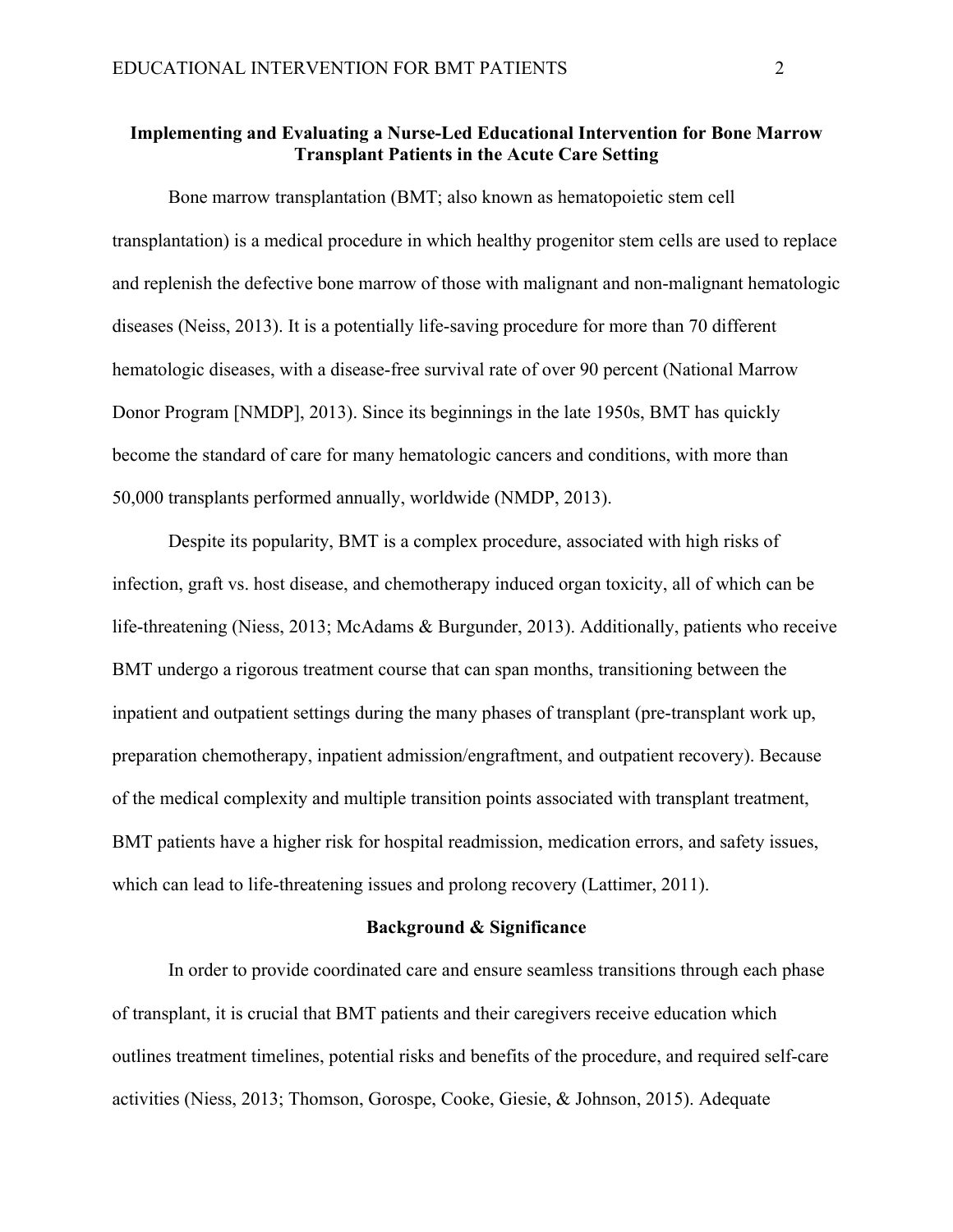preparation prior to transplant and effective communication throughout the transplant process can assist BMT patients and their caregivers in making informed treatment decisions, improve performance of self-care activities, and reduce feelings of anxiety, stress, and uncertainty (Lattimer, 2011; Thomson, Gorospe, Cooke, Giesie, & Johnson, 2015; Baliousis, Rennoldson, Dawson, Mills, & das Nair, 2017). Additionally, proper education, preparation, and effective patient-provider communication may reduce readmission rates and length of stay, while improving quality of care, symptom tolerance, and treatment adherence (Cooke, Grant, & Gemmill, 2012; Lattimer, 2011; Baliousis, et al., 2017). By providing evidence-based BMT education, cancer centers can adopt a patient-centered care approach that empowers patients to participate in treatment decisions and manage their own care. This can lead to fewer adverse events and improve patient outcomes among the BMT population, and is in alignment with standards of care outlined by The Joint Commission and the Foundation for the Accreditation of Cellular Therapy (FACT; The Joint Commission, 2012; FACT, 2015).

Little research exists concerning BMT educational interventions and it's potential effects on patient outcomes. Limited evidence was found using the search engines EBSCO Host, CINHAL, PubMed, and Google Scholar. Search terms were expanded to include solid organ transplant patients, as this population often shares many of the same educational concerns as the BMT population. There is evidence that suggests patients desire education that focuses on managing psychosocial issues including restrictions concerning sexual activity, pet care, their ability to work, and child care concerns. Other psychosocial issues such as financial concerns and resources, or managing depression and anxiety were also desired educational topics. Patients also desired information concerning physical issues, like chemotherapy and treatment side effects, dietary changes, self-care activities, and medication management (Cooke, Grant, &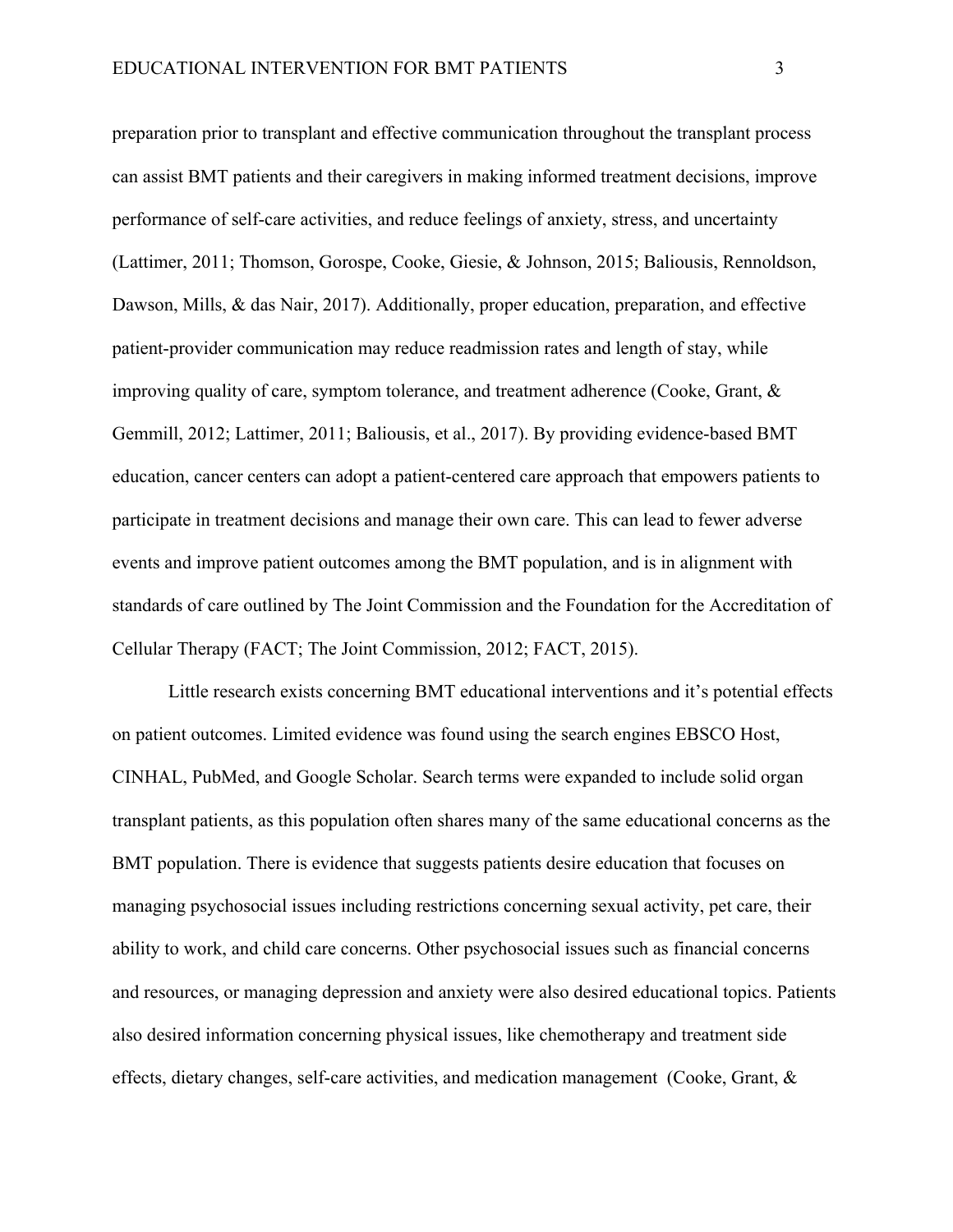Gemmill, 2012; Myers & Pellion, 2009; Moloney, Cicutto, Hutcheon, & Singer, 2007). Other studies indicate that prior to their BMT, patients did not feel prepared for their transplant. Patients in these studies stated they were not informed of the long-term side effects and how to manage them, the duration of the treatment, or how to effectively cope during the transplant process (Cohen, et al., 2013; Jim et al., 2014; Baliousis, et al., 2017). This evidence supports the need for formal BMT patient education to address patient demand.

Examples from current evidence-based literature demonstrate there is no standard for BMT patient education delivery or content. Many transplant centers employ various methods of patient teaching, ranging from group discussion and one-on-one teaching to written/audio/visual information and Internet-based teaching (Jim et al., 2013; Wilson, et al., 2012; Gordon, et al., 2010; Davis et al., 2014). Appropriate timing of BMT education also varies from study to study, with interventions offered prior to beginning the transplant process (Stiff et al., 2006), throughout the treatment course (Davis, et al., 2014), and prior to discharge from the hospital and transition to outpatient follow up (Cooke, et al., 2012). While the timing of the intervention varied, the oncology nurse was favored as a key educator during the transplant process (Cooke, et al., 2012; Gordon, et al., 2010).

Due to the lack of standardization among transplant centers concerning BMT patient education, and the limited research aimed at determining the effects of education on patient outcomes, the purpose of this project is to evaluate the effectiveness of a nurse-led BMT patient and caregiver educational intervention by analyzing quality indicators.

#### **Theoretical Framework**

The self-care model was developed using the modeling and role-modeling nursing theory introduced by Erickson, Tomlin, and Swain (Hertz, 2013). Erickson, Tomlin, and Swain suggest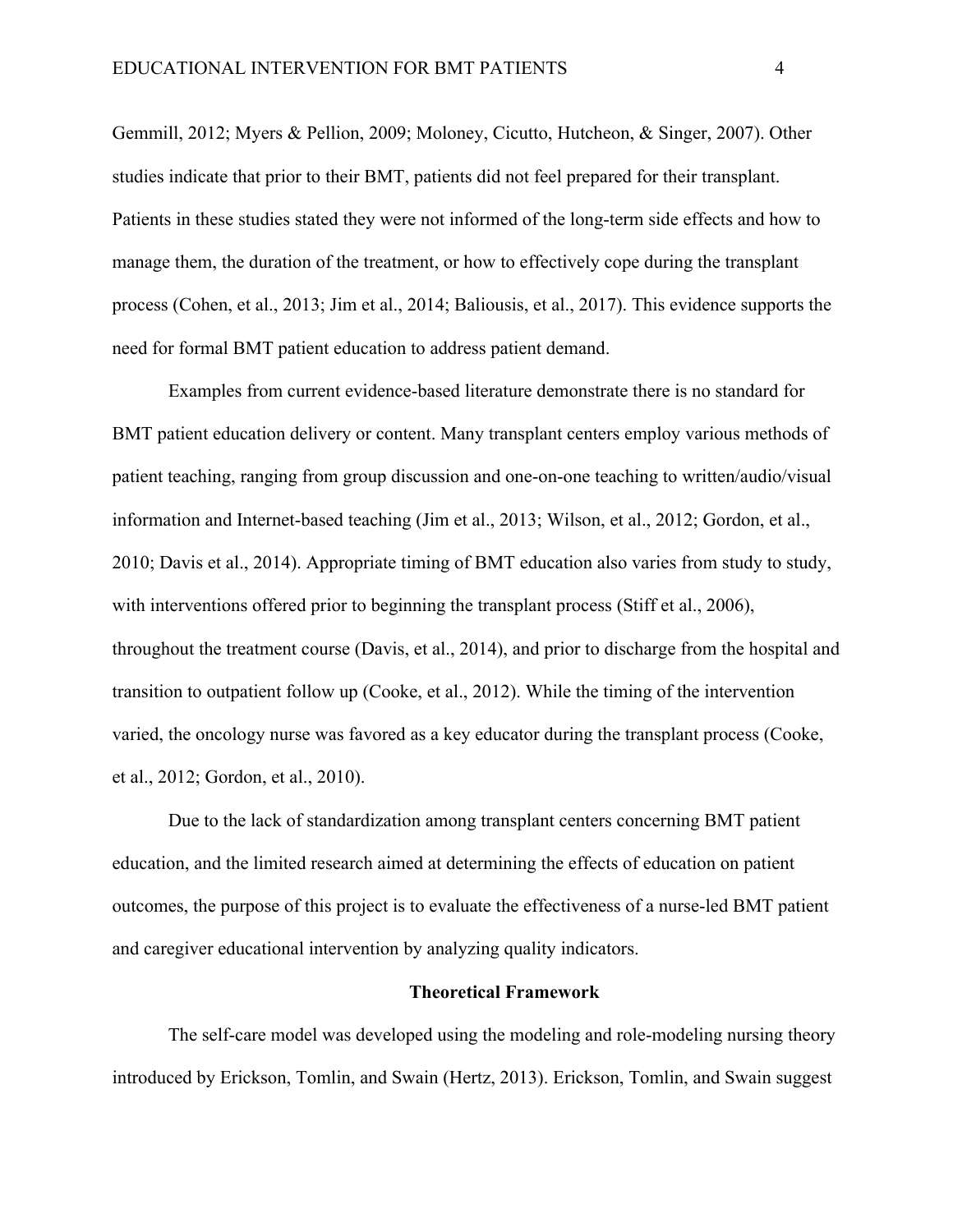that self-care knowledge, self-care resources, and self-care actions can support holistic health and maintenance of quality of life. Increasing knowledge and access to resources can help the patient develop a sense of autonomy and perform activities that support optimal health (Hertz, 2013). Patients may not always know what resources are available to them, and they may need information on how to overcome the barriers they may face when dealing with healthcare issues.

If the patient has information about BMT self-care activities and community resources, the patient has the increased ability to perform better self-care actions (medication compliance, smoking cessation, safe food-handling, meticulous hygiene practices, physical activity performance) that will influence their health status during transplant. By increasing patient knowledge and access to community resources, quality of life can be maintained, and the patient can develop a sense of control over their health condition. Integrating this theory within the BMT population led to the creation of a patient and caregiver educational intervention for prospective BMT patients undergoing treatment at a National Cancer Institute (NCI)-designated cancer center in the southeastern United States. Based on the self-care model and current evidencebased literature, a multidisciplinary team composed of nurses, physicians, oncology social workers, oncology pharmacists, and transplant coordinators created a curriculum for educating BMT patients and their caregivers, in hopes of supporting them throughout their transplant journey.

#### **The BMT Basics Class**

Prior to July 2016, education for patients considering transplant at UK Markey Cancer Center comprised an informational packet from the transplant coordinator and one-on-one teaching from the transplant physician and nurses in the clinic or inpatient unit. The educational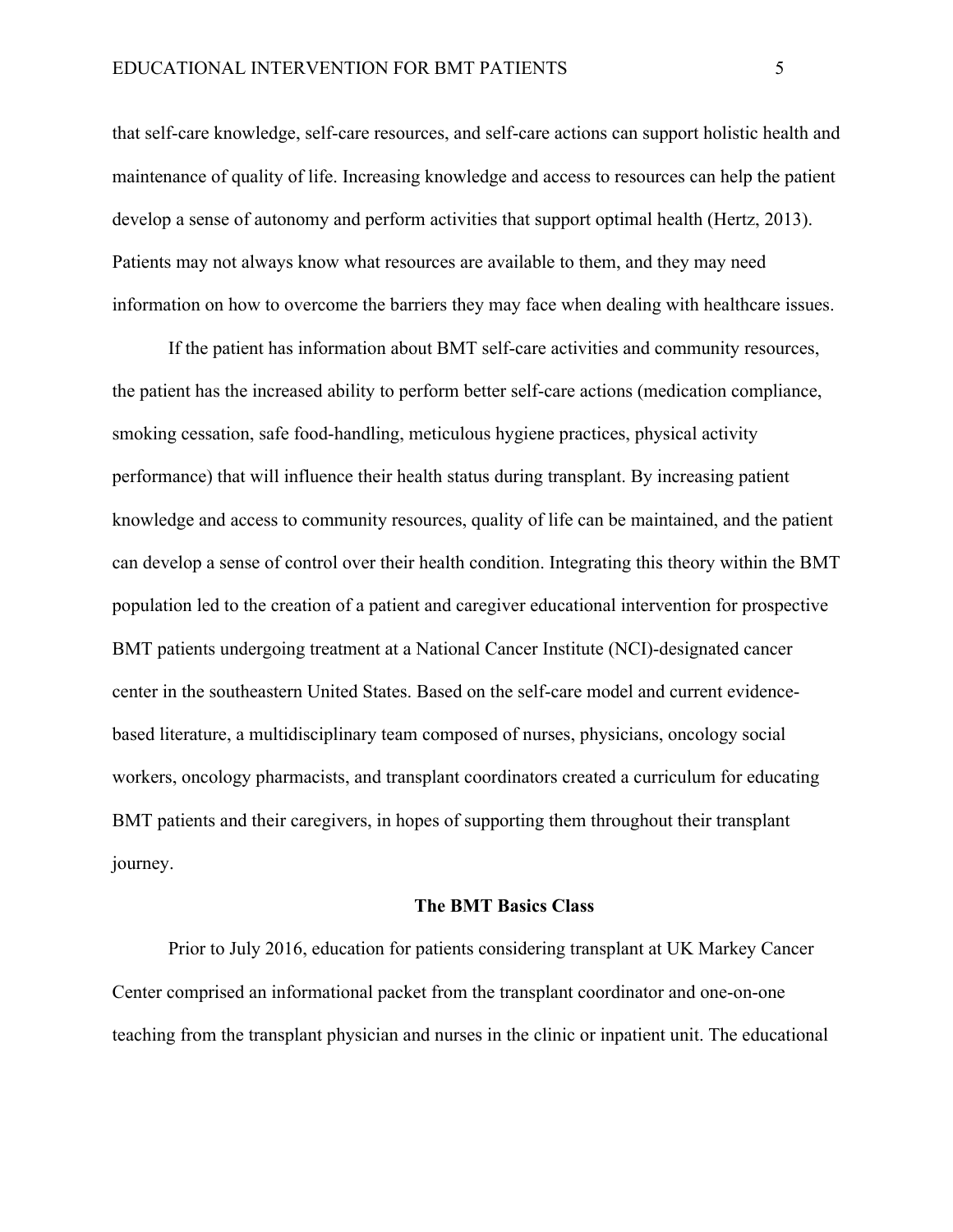packet included generalized information about the transplant process, and did not outline specific considerations or patient activity requirements for treatment at Markey Cancer Center.

The BMT Basics Class was designed to offer a wide-range of information about the BMT process and outline how the patient and caregiver can be active participants in the patient's care. However, information was specific to care provided at Markey Cancer Center and based on current hospital policy and procedures. Sessions were divided into autologous transplant patients (for patients who receive stem cells from themselves) and allogeneic transplant classes (for patients who receive stem cells from a donor). Classes were divided by type of transplant, as there are differing treatment considerations for each (i.e.: apheresis for autologous transplant; HLA typing and graft vs. host considerations for allogeneic). Both class types are offered twice monthly for approximately two hours. The class utilized group discussion, lectures, and health literate videos produced by the NMDP. Patient understanding of the class material is evaluated with a teach-back method with a questioning method using a *Jeopardy*!-themed PowerPoint template. To account for patients who may not be able to attend the class due to transportation or scheduling issues, the UK Telemedicine office recorded the class, ensuring each patient receiving a BMT received the information.

A written "BMT Handbook" was also created by the multidisciplinary team and edited by a health literacy writer. This handbook expands on the topics discussed in class in further written detail. Together, these materials provide patients and their caregivers with information about how transplant works, anticipated treatment timeline, self-care activities they should follow during transplant, treatment side effects, and community resources. The table of contents for the handbook, which subsequently became an outline of topics for class discussion, is provided in *Appendix.*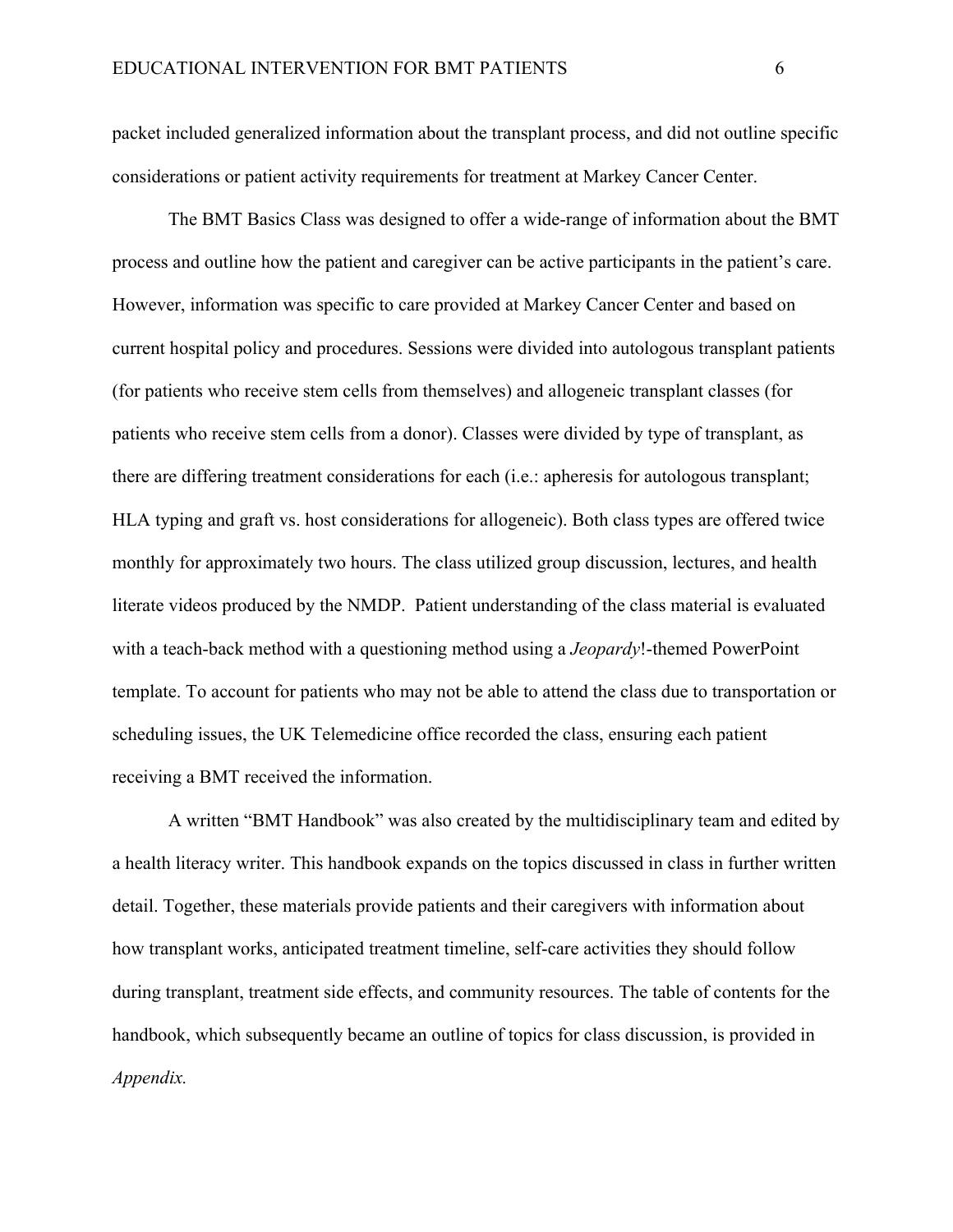After completing the class, the patient and caregiver receive a list of guidelines to serve as a reminder of self-care activities they will be required to perform during the transplant process at Markey Cancer Center. The BMT handbook serves as a reference throughout the transplant process, providing in-depth written information for preparation considerations, long-term recovery, how to contact the cancer center, definitions of common BMT medical terms, and community resource pamphlets. Patients are encouraged to bring this handbook with them to their hospital stay and their clinic visits, as the book also includes blank notebook pages where patients can write down questions or record pertinent treatment information.

With these resources, the patient and transplant physician can have an informed discussion concerning personal preferences, treatment goals, and psychosocial considerations prior to starting the transplant process. As an additional part of this educational intervention, patients were given thermometers and medication bags upon their discharge from the hospital. Thermometers allowed patients to easily monitor their temperature at home, and the medication bags allowed them to easily transport all of their medications to clinic visits for compliance monitoring.

The BMT Basics Class relies heavily on the preexisting infrastructure of the cancer center. Classes are taught in a conference room equipped with a projector and computer access, and are taught by nurses with at least two years of experience on the BMT unit. Handbook content was created using existing policy and procedures for BMT care, and evidence from the literature. Education specialists employed by the hospital edited the handbook using health literacy principles. Patient videos from NMDP are free and publically available online. Thermometer and medication bags were provided by the Marketing Department. A multidisciplinary committee regularly met to review education materials and program goals. Any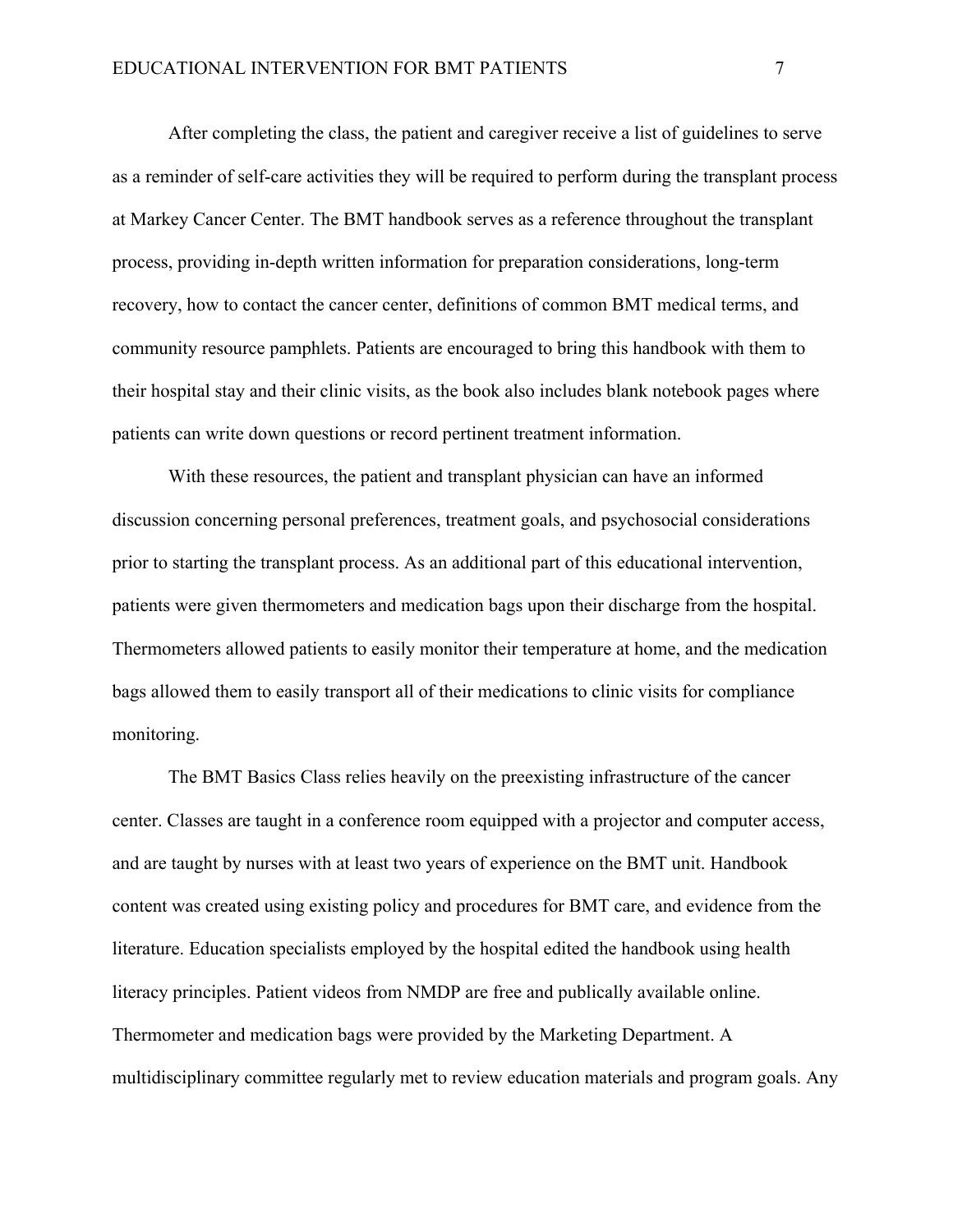changes in class materials or processes were decided by this committee, which was headed by the BMT Administration Office and Medical Chief of Hematology. Because no additional personnel or equipment were required to implement the program, planning and implementation were relatively feasible.

#### **Methods**

#### **Study Design and Data Collection**

In order to determine if the BMT Basics Class had any effects on BMT patient outcomes, a retrospective analysis of quality performance indicators (QPI) was conducted. QPI data collected included inpatient infection rates, 30-day readmission rates, inpatient length of stay, and patient satisfaction scores. Together, these QPIs provide a balanced assessment of financial performance (length of stay, 30-day readmission rate), patient satisfaction with care (discharge survey scores), and clinical outcomes (infection rates) for the BMT department (Byrnes, 2014).

QPIs were assessed during a five-month pre-intervention period (July 2015 to November 2015) and compared to post-intervention QPIs during the same five-month period (July 2016 to November 2016). For data consistency and reliability, all QPI information was collected from the University of Kentucky Quality Monitoring and Reporting Office. The Institutional Review Board at the University of Kentucky approved this project. Since de-identified QPI data for this project were obtained retrospectively, a waiver of informed consent was obtained.

### **Setting and Participants**

The University of Kentucky (UK) Markey Cancer Center in Lexington, KY is the only NCI-designated academic cancer center in the state of Kentucky. The Hematology-Oncology/BMT unit is a 27-bed unit dedicated to caring for adult patients, aged 18 and older, with varying hematologic conditions and those who are receiving an allogeneic or autologous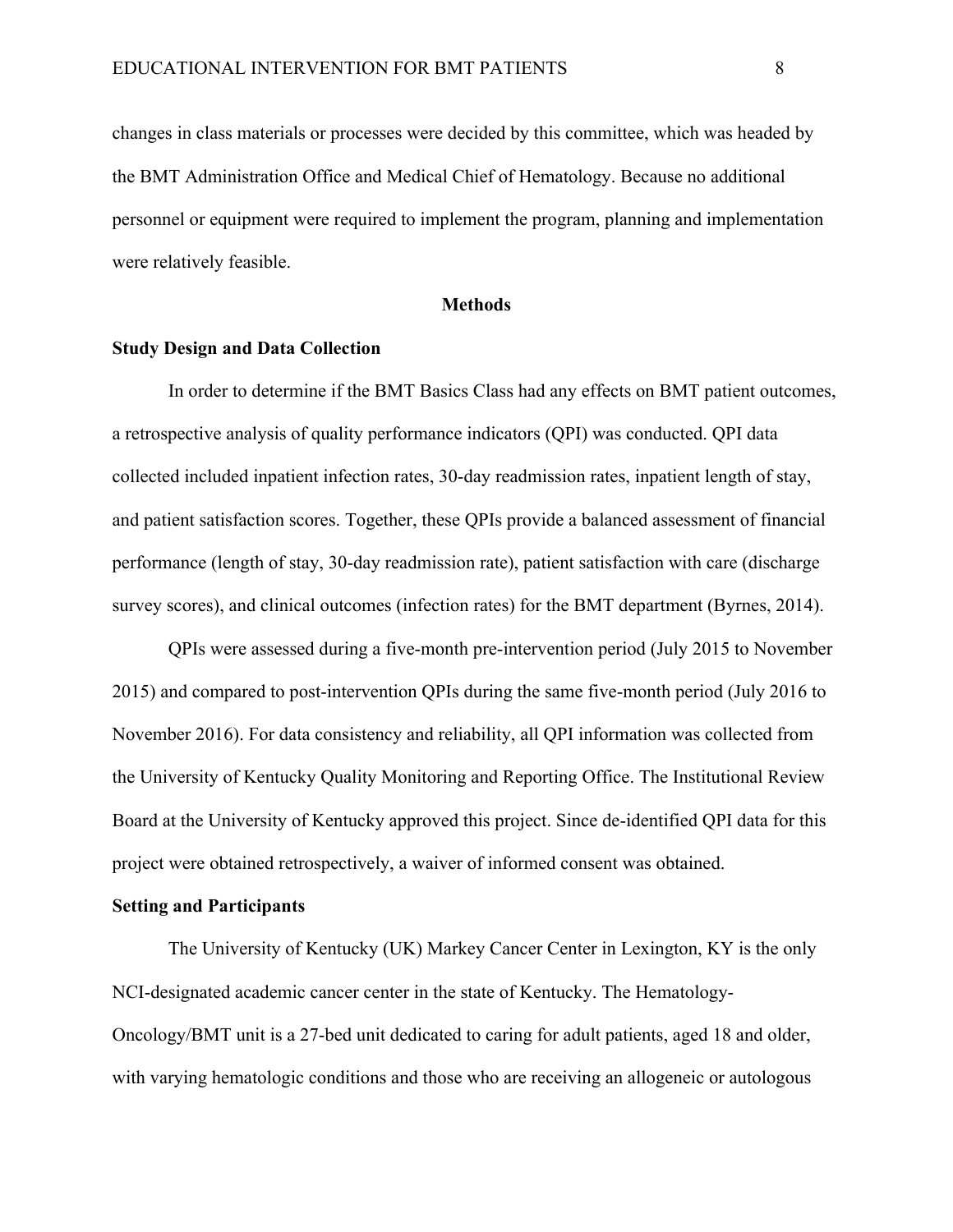transplant. In 2015, there were 107 total transplants performed and in 2016, a total of 98 transplants were performed (J. Christian, Personal Communication, 31 January 2017).

Since its adoption in July 2016, the BMT Basics class has become standard care, and any patient considered for BMT are required by their transplant physician to attend the class as part of their pre-transplant work up. Patients and their caregivers were signed up for the class and given a handbook prior to transplant by their transplant coordinator. As a result, 33 adult patients who received an allogeneic or autologous transplant between July 20, 2016 and November 30, 2016 attended the class. These patients served as a convenience sample on which to base this project. The QPIs for those who attended the BMT Basics Class were compared to QPIs for those who received a transplant prior to the introduction of the intervention.

#### **Quality Performance Indicators**

*Infection rate.* During the inpatient phase of transplant, BMT patients have a high susceptibility for infection due to prolonged neutropenia, mucosal barrier injury, and immunosuppressive therapy. These patients also have central venous catheters to aid in the administration of chemotherapy, blood products, and medications, as well as to assist with lab draws and stem cell harvesting. It is estimated that anywhere from 15 to 50% of BMT patients will experience an opportunistic bacterial infection during the engraftment phase of transplant (Chawla, 2015). The use of central venous catheters increases the risk of opportunistic pathogen entry, leading to central line associated bloodstream infections (CLABSIs; Centers for Disease Control and Prevention [CDC], 2000). CLABSI can occur when the central venous catheter becomes infected during insertion or while being managed during treatment. Measures should be taken to prevent central line contamination (California Department for Public Health, 2014) to prevent CLABSI occurrence, prolonged hospitalization, increased healthcare costs, and increased risk for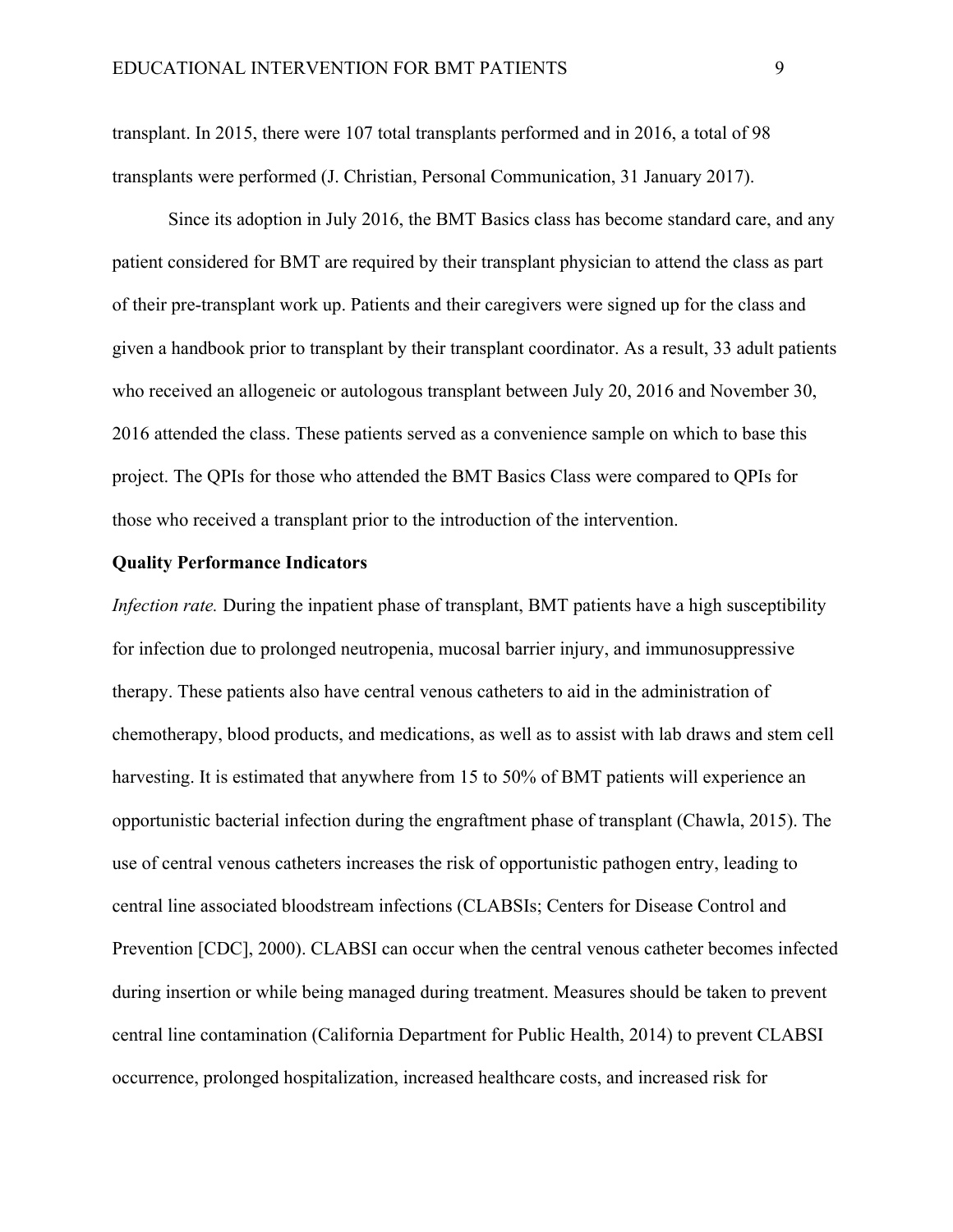mortality (CDC, 2017). The University of Kentucky Quality Monitoring and Reporting Office uses the occurrence of CLABSIs to exemplify infection rates among the inpatient BMT population.

During the engraftment phase, most opportunistic pathogens arise from normal flora found on the skin and in the mouth and gut (CDC, 2000). The CDC (2000) recommends patients and their caregivers should be educated about meticulous hand hygiene and daily showering. The routine use of antibacterial soap to decrease the amount of pathogenic organisms that colonize the skin has the potential to reduce the rate of CLABSI. The BMT Basics Class and handbook stress the importance of hand washing, skin care, and oral care throughout the entire transplant process. The class and handbook also highlight how to care for a central line, encouraging the patient and caregiver to keep the dressing dry and intact at all times, and to immediately notify staff if the dressing becomes loose or wet. By educating the patient and their caregivers of the potential risk for infection, and how the adoption of self-care routines such as daily showering and frequent hand washing can reduce their risk, it was hypothesized that infection rates will be lower in the post-implementation group when compared to the pre-implementation group.

*Length of stay.* Length of stay (LOS) refers to how many days the patient spent in the hospital from time of admission until discharge (The University of Texas Medical Branch at Galveston [UTBM Health], 2017). LOS is an important QPI, as it provides information related to healthcare costs. Furthermore, the longer the patient stays in the hospital, the higher the potential for nosocomial infection (UTBM Health, 2017), which can pose a major heath risk to the immunocompromised BMT patient. Observed LOS data, in number of days, were obtained from the University of Kentucky Quality Monitoring and Reporting Office. The following procedure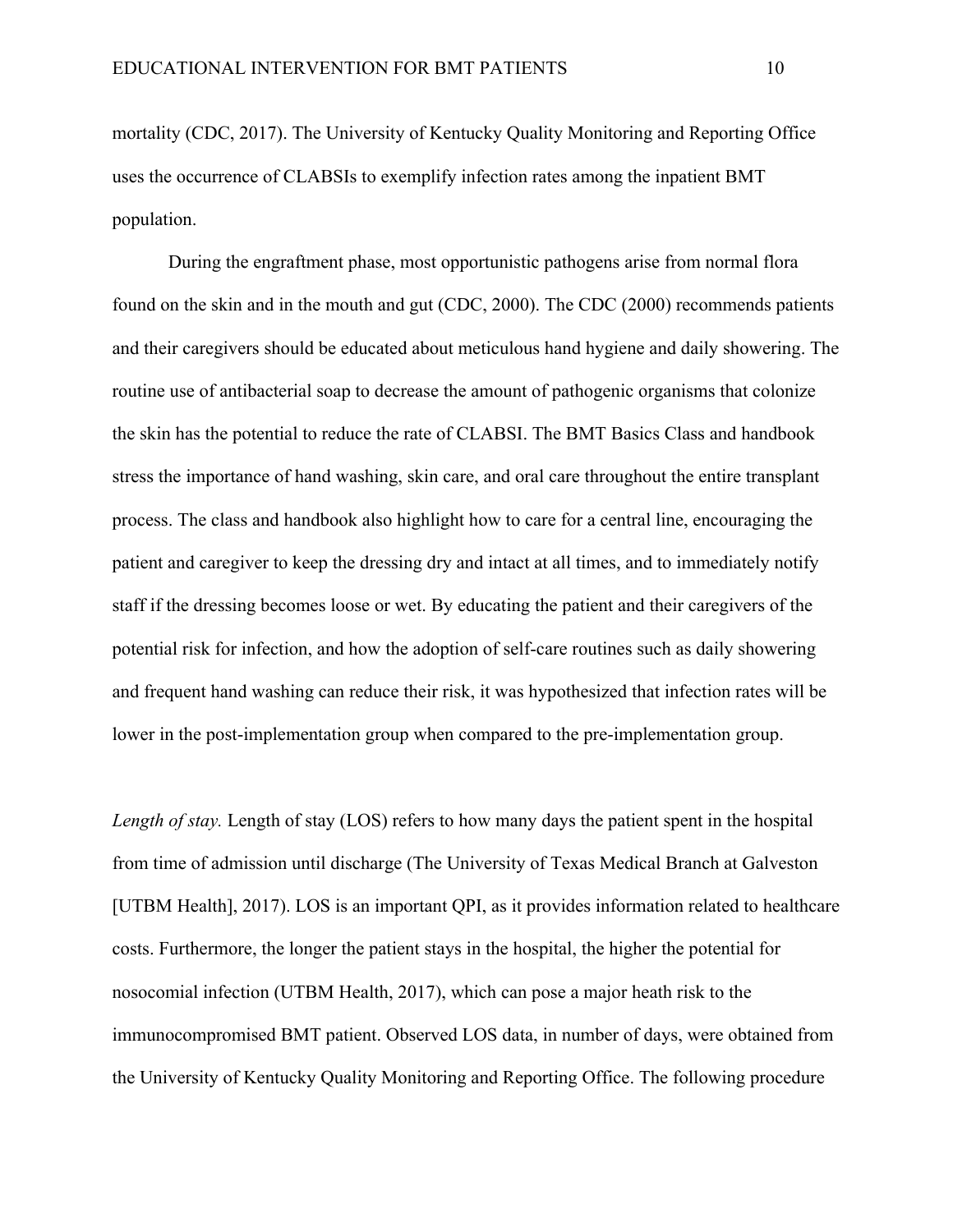codes were used to pull LOS data: MS-RG 014 Allogeneic Bone Marrow Transplant, MS-RDG 016 Autologous bone marrow transplant w/ CC/MCC and MS-DRG 017 Autologous transplant w/o CC/MCC.

Due to the complex nature of the BMT process, patients often experience longer LOS due to their specialized needs and higher acuity level (UTBM Health, 2017). On average, a BMT patient can have an inpatient hospital stay of four to six weeks, depending on their treatment course, complications, or co-morbidities. However, if the patient receives education on how to reduce their risk for infection during the most vulnerable phase in the transplant process (the engraftment phase and inpatient hospital stay), an improvement in self-care activity performance could have an effect on their recovery time and LOS. Because the educational intervention was created to teach patients how to reduce their risk for infection, it seemed likely that the postimplementation group will have a shorter observed LOS when compared to the preimplementation group.

*30-Day readmission rate.* Readmission rates can provide reliable information regarding quality of care and financial performance (Bristol & Joshi, 2014). Ineffective communication, inadequate discharge planning, and transitions from inpatient to outpatient care place the BMT patient at risk for readmission during the first 100 days of transplant (Lattimer, 2011; Bristol & Joshi, 2014). Adequately educating the patient and caregiver about the importance of infection prevention, medication compliance and follow-up care, while providing resources and preparing the patient and caregiver to successfully manage their care at home can reduce unplanned readmissions (Bristol & Joshi, 2014; Bell, et al., 2017). Within the oncology community, top reasons for unplanned readmissions include issues with symptom management, infection,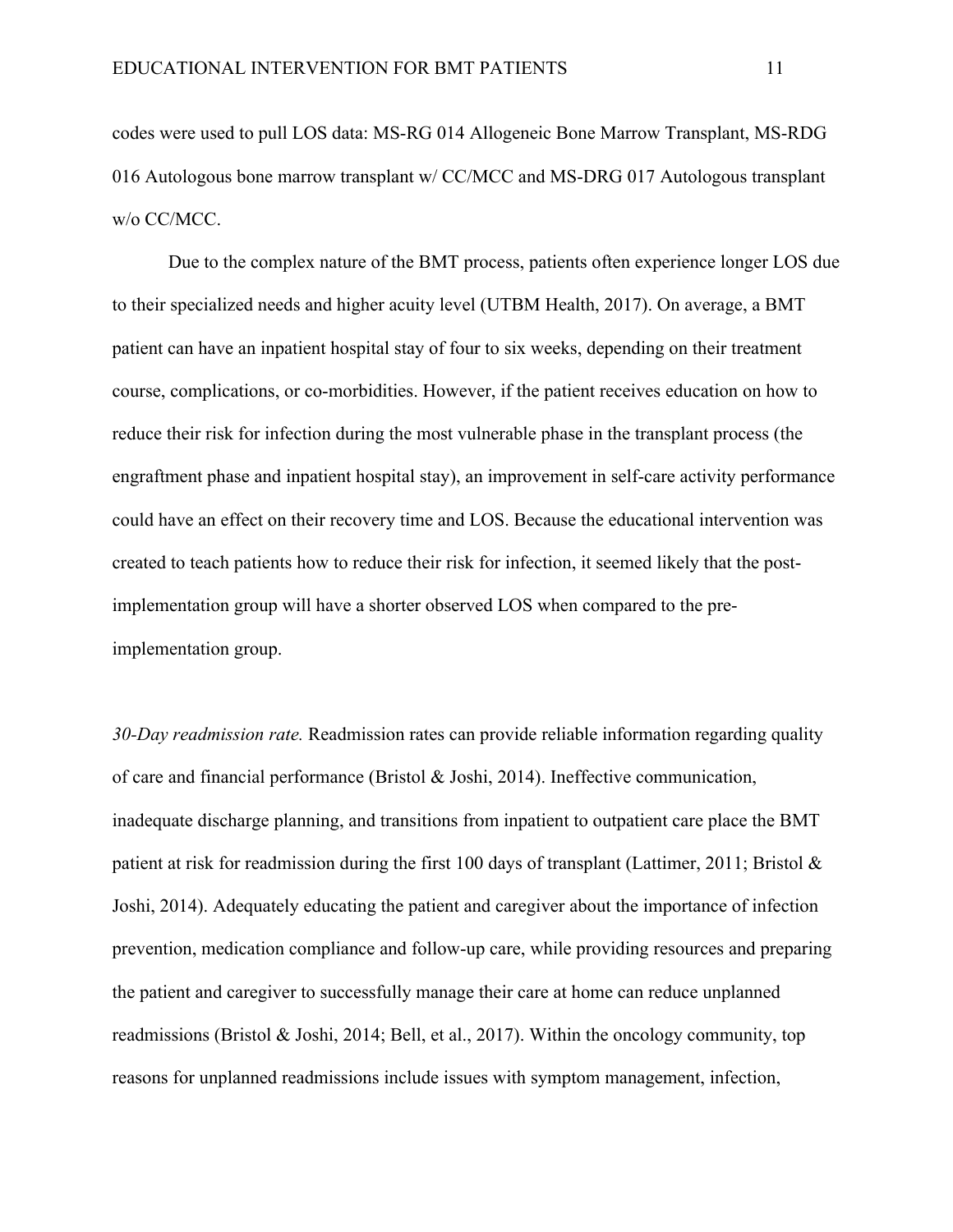dehydration, and inadequate nutrition (Bell, et al., 2017). The BMT Handbook outlines how patients can manage common symptoms such as nausea, fatigue, and mucositis using evidencebased interventions. It also provides recommendations for remaining physically active and maintaining adequate nutrition before, during, and after transplant.

It was anticipated that readmission rates would be lower after the implementation of the BMT Basics Class. The readmission data derived from the University of Kentucky Quality and Reporting Office only reflects eligible BMT patients who were readmitted to the University of Kentucky Medical Campus. These rates do not take in to account BMT patients who may have been readmitted to an outside hospital during the study time frame. Eligible patients exclude patients who have expired after their first admission, or those patients who return to the clinic for routine procedures, such as chemotherapy, radiation, or dialysis (C. Coldiron, Personal Communication, 23 March 2017).

*Hospital Consumer Assessment of Healthcare Providers and Systems (HCAHPS).* Patient satisfaction with care provides information on healthcare quality from the patient perspective (Byrnes, 2014). UK Markey Cancer Center uses the Hospital Consumer Assessment of Healthcare Providers and Systems (HCAHPS) survey to obtain patient satisfaction information. The HCAHPS is a national validated survey tool and is recognized by the Centers for Medicare and Medicare Services (CMS) and the Agency for Healthcare Research and Quality (AHRQ) as a reliable measure for determining patient experience. Topics surveyed relate to communication with healthcare providers, access to information, care coordination/transitions, and hospital environment (AHRQ, 2016). This survey is sent to patients after they are discharged from the hospital, and reflects the patient experience of any patient discharged from the BMT unit at UK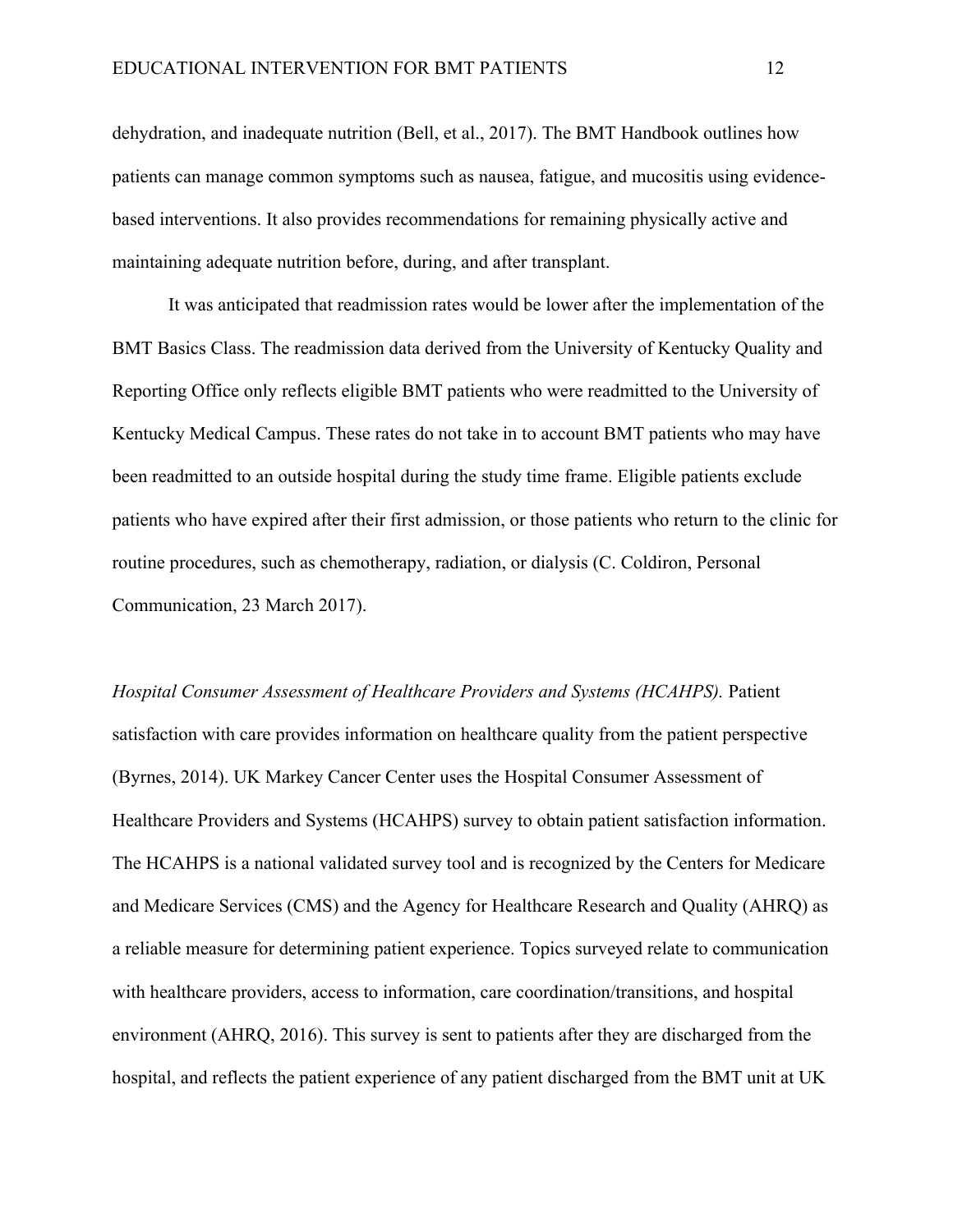Markey Cancer Center. Only surveys that are returned and completed are included in the overall satisfaction score (Centers for Medicare & Medicaid Services [CMS], 2011). A survey response of "strongly agree", "always", "definitely, yes", or a numerical score of 9 or 10 indicates a positive experience. Negative responses, such as "never", "sometimes", "no", "definitely no", "probably no", or a numerical score of 0 to 6 represent negative experience with care (CMS, 2011).

To determine if the educational intervention had an impact on patient experience and satisfaction with care, patient response to communication about medications and discharge instructions were assessed. The BMT Basics Class and handbook provides information concerning common medications used throughout transplant, reasons for the patient to contact their physician after discharge, and what to expect during the recovery phase in the outpatient setting. The handbook defines what is considered a "BMT emergency" (fever, increase in bleeding/bruising, weight lose, unmanageable nausea, vomiting, or pain) and provides phone numbers to promote better communication between patient and provider upon discharge. The handbook also details the outpatient follow up process, describing the importance of clinic visits, medication compliance, and continuation of self-care activities that are crucial during the recovery phase of transplant. Because of the educational intervention, it was thought that patients in the post-implementation group would report higher satisfaction with care as a result of the information provided about medication, discharge instructions, and care transition when compared to the pre-implementation group. The HCAHPS questions assessed for the project include:

• Before giving you any new medication, how often did hospital staff tell you what the medicine was for?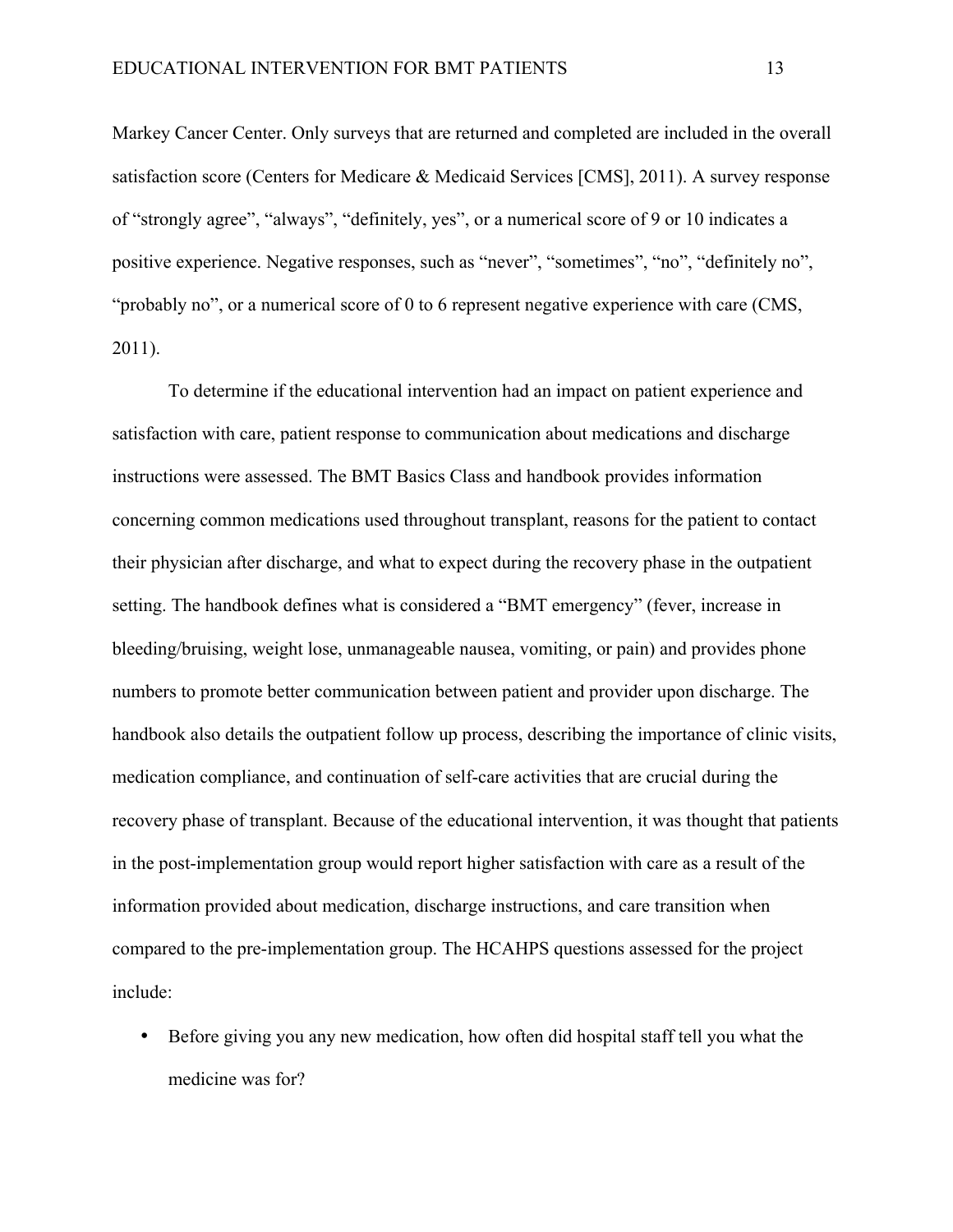- During this hospital stay, did you get information in writing about what symptoms or health problems to look out for after you left the hospital?
- When I left the hospital, I had a good understanding of the things I was responsible for in managing my health.
- When I left the hospital, I clearly understood the purpose for taking each of my medications.

#### **Data Analysis**

## **Patient demographics**

Descriptive statistics were used to summarize the characteristics of the preimplementation and post-implementation groups. Variables used to describe these patients included hematologic malignancy, type of transplant, age, gender, and race. Continuous variables (i.e.: age) were represented using mean and standard deviation. All other health related information was presented using frequency distributions.

#### **Quality Performance Indicators**

CLABSI incidence and 30-day readmission rates were compared between the preimplementation group and post-implementation group to determine if there was any reduction in occurrence. Differences between average LOS were determined using the independent samples ttest. HCAHPS questions that used a 4-point Likert scale (i.e.: tell you what medication was for, good understanding managing health, understood purpose of taking meds) were analyzed using the Mann-Whitney U-test. For these questions, a Likert scale score of 1 indicates "never" or "strongly disagree", a score of 2 indicates "sometimes" or "disagree", a score of 3 indicates "usually" or "agree", and a score of 4 indicates "always" or "strongly agree". One HCAHPS question was reported by YES/NO categorical data (i.e.: info regarding symptoms/problems to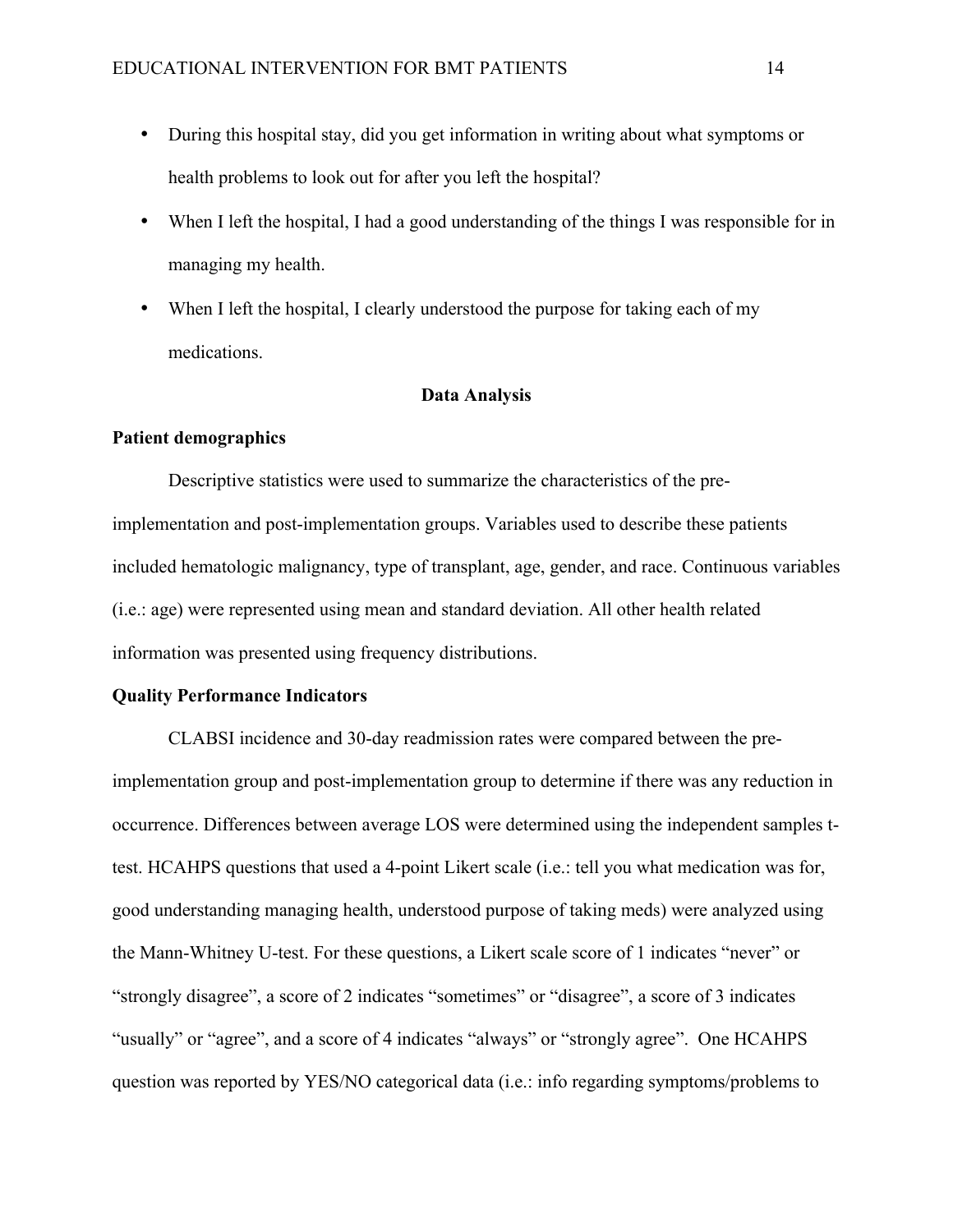look for), for which a Chi-squared test was used. A significance level of  $p<0.05$  was used to determine if any significant statistical differences occurred between the pre-implementation and post-implementation groups. All statistical tests were performed using SPSS version 23.

#### **Results**

There were 33 patients who attended the BMT Basics Class. The average age of the patients who attended the class was 55.1 years (SD= 11.3). Most patients identified as Caucasian (90.9%), slightly more than half were male (57.6%). The most frequent hematologic disease among the patients who attended the class was leukemia (45.4%). More patients received an allogeneic transplant (60.6%) than an autologous transplant (39.4%; see Table 1). This is in comparison to 2015, where the average age of patients was 56.8 (SD=12.2) years. Most identified as male (62.9%) and Caucasian (91.4%). In 2015, more patients received an autologous transplant (54.3%) and were more likely to have multiple myeloma (37.1%) as a reason for transplant (see Table 1).

During the pre-implementation phase (July to November 2015) there were two occurrences of CLABSI among BMT patients. There were six occurrences of CLABSI among BMT patients during the post-implementation phase (July to November 2016; see Figure 1). LOS was analyzed by type of transplant (see Table 2). For autologous patients, the average LOS in 2015 was 19.3 days (SD= 6.76) with a range of 28 days among the pre-implementation group. The average LOS for 2016 was 18.5 days (SD= 3.39) with a range of 11 days for the postimplementation group. There was not a statistical difference between LOS mean for the autologous pre-/post-groups (p=. 71). For allogeneic patients, the average LOS in 2015 was 35.1 days (SD= 10.53) with a range of 36 days in the pre-implementation group. In 2016, the average LOS was 35.16 days (SD=10.16), with a range of 40 days in the post-implementation group. It is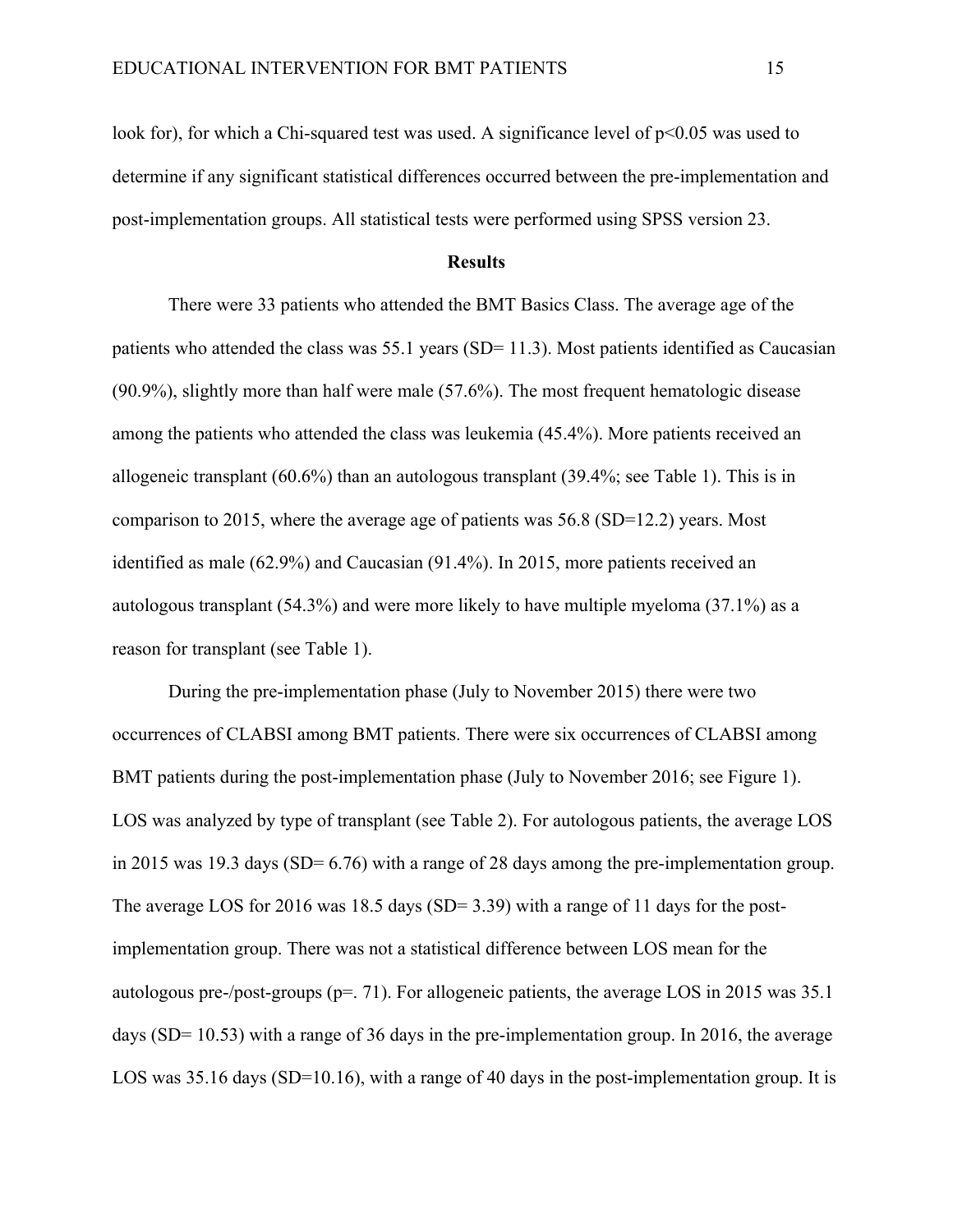important to note that for 2016, three out of the 33 patients included in this project did not have LOS data due to lack of data availability for those patients at the time the project was conducted. There was not a statistical difference between the LOS mean for the allogeneic pre-/post- groups  $(p= .99)$ .

In 2015, 39 cases of autologous or allogeneic transplant were eligible readmission cases between July and November 2015. Three of those patients were readmitted within 30 days of their transplant discharge day, as indicated by an IDC9 code for "complication after stem cell transplant", at a rate of 7.69%. All three patients who were readmitted had received an allogeneic transplant. Two cases were readmitted due to infection/sepsis and one case was readmitted for graft vs. host disease. In 2016, there were 39 eligible cases for readmission between July and November 2016. Only one case was readmitted within 30 days with an IDC9 code for "complication after stem cell transplant", at a rate of 2.56%. This patient also had received an allogeneic transplant, and was readmitted for graft vs. host disease (see Figure 2). Because aggregate data was collected for the project time frame, additional patients were included in the 30-day readmission data abstracted by the UK Quality Monitoring and Reporting Office ( $N = 39$ ) vs. N=35 in the pre-implementation group and N= 33 in the post-implementation group). Because no patient identifiers were used in this project, patients who were not included in the project samples could not be removed from the reported aggregate data, accounting for differences in the sample sizes.

A total of 22 patients out of the 35 BMT patients (62.8%) completed and returned their HCAHPS survey between July and November 2015, and a total of 25 patients out of the 33 BMT patients (75.7%) completed and returned their HAHPS survey between July and November 2016. For both groups, the HCAHPS questions analyzed received mostly positive responses, as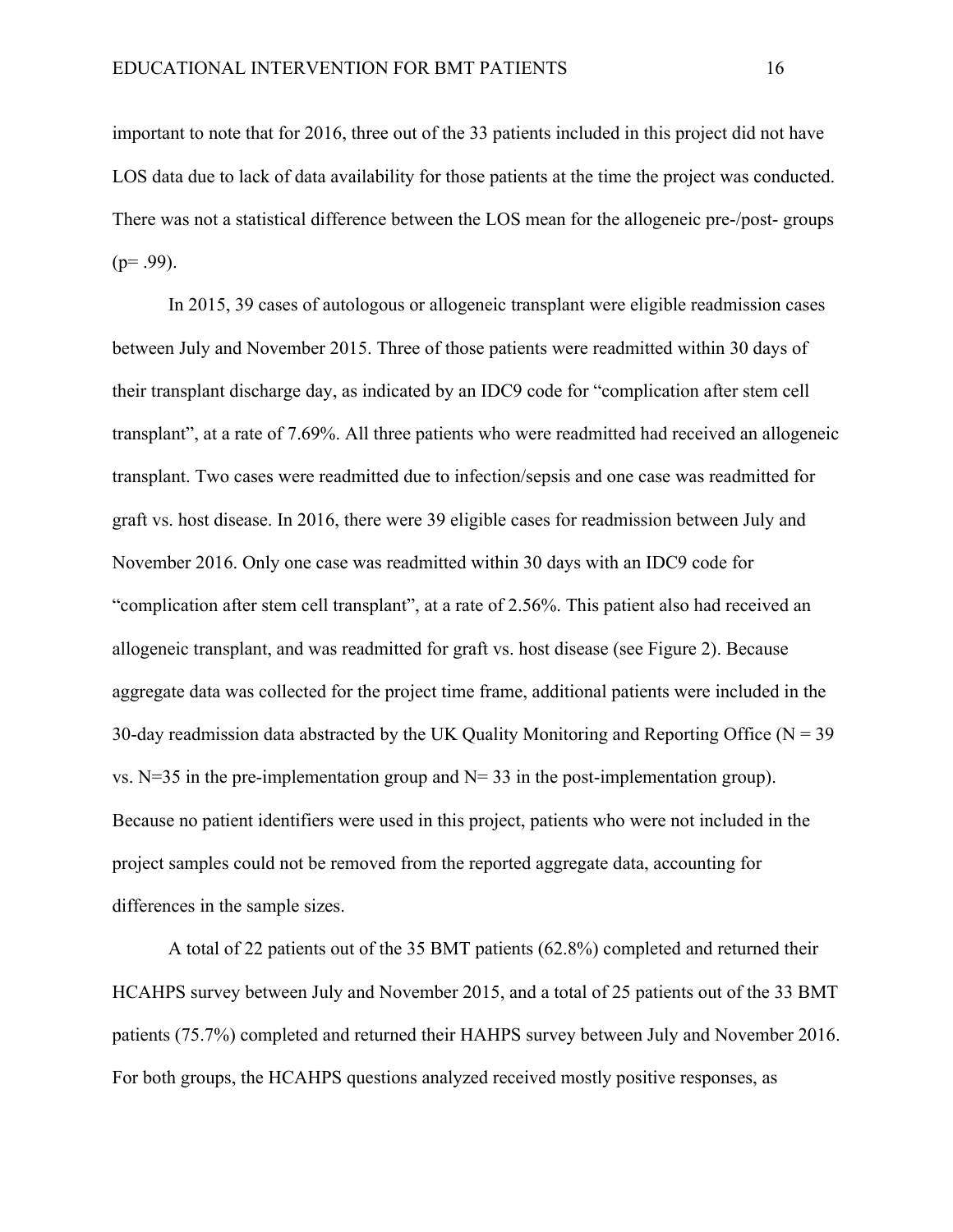indicated by "always", "strongly agree", or "yes" answers, indicating the overall experience of both groups was positive, before and after the implementation of the BMT Basics Class. There were no significant differences between the experience scores of the pre-implementation and post-implementation groups in communication about medicine (p= .50; see Figure 3), information about symptoms/problems to report (p= .90; see Figure 4), understanding how to manage health when leaving the hospital ( $p= 0.10$ ; see Figure 5), and understanding the purpose of taking medications (p= .92; see Figure 6).

#### **Discussion**

The BMT Basics Class was developed in an attempt to educate prospective BMT patients and their caregivers about the transplant process and the self-care activities that should be adopted during transplant. It sought to define terms commonly used during transplant using health literacy principles, and equip patients and their caregivers with the knowledge to be active participants in their care. The author hypothesized that by preparing the patient and their caregivers for their transplant through evidence-based educational efforts, QPI could also be improved. There were no significant differences between the pre-implementation group and the post-implementation group for LOS; however, this might be due to the post-implementation group having more allogeneic patients compared to the pre-implementation group. Patient experience scores remained mostly positive, and the post-implementation group showed a trend of lower 30-day readmission rate (7.69% vs. 2.56%). For allogeneic patients who were readmitted in 2016, there were no cases of readmission due to infection/sepsis within the first 30 days after being discharged from the hospital. This may suggest that standardized education focused on teaching patients and caregivers self-care activities and how to manage care at home played a role in preventing 30-day readmissions due to infection.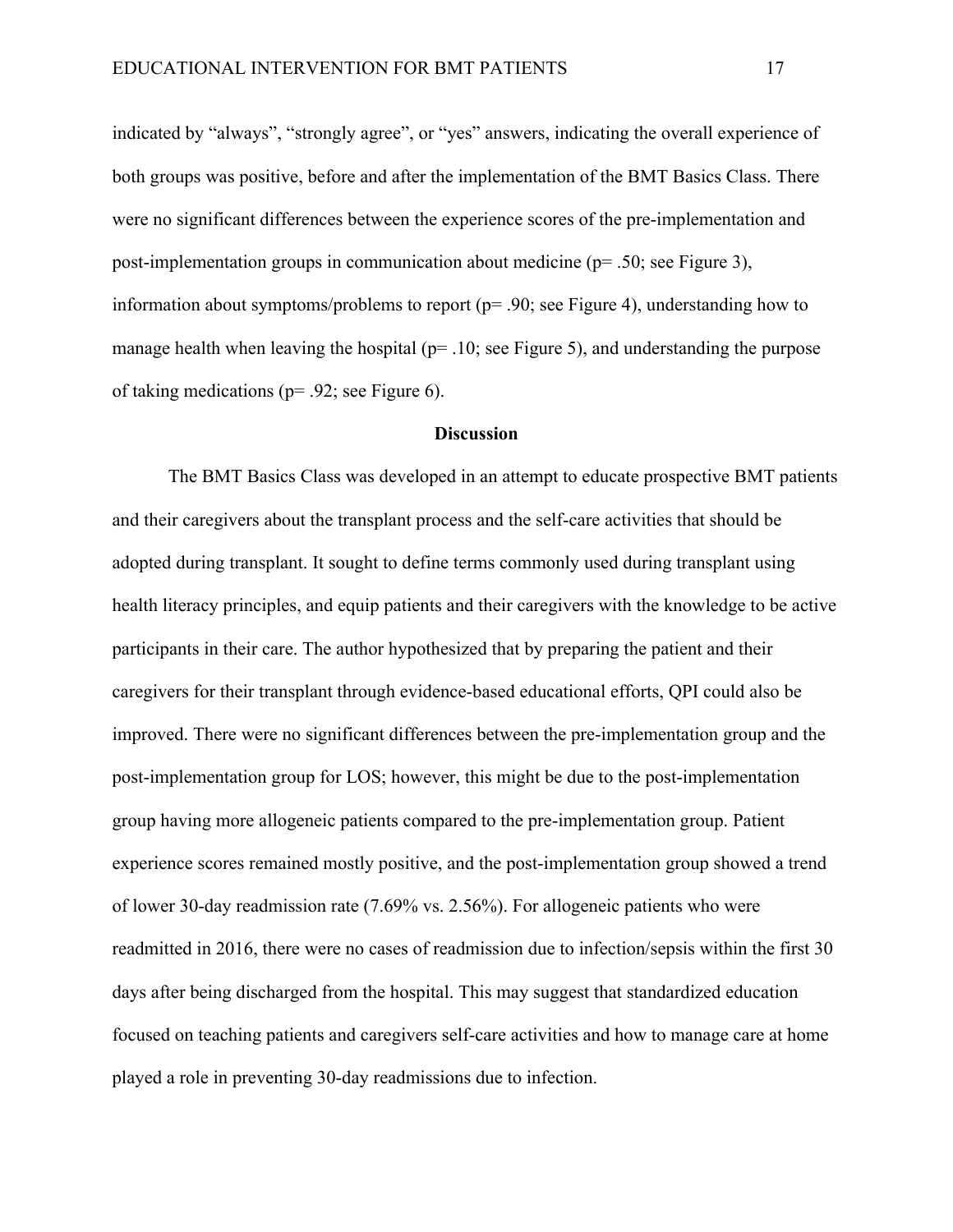The pre-implementation group and the post-implementation group did not differ with regard to experience scores largely because of limited variability between the two groups, as the majority of responses were positive based on the CMS grading scale. However, a lower readmission rate in congruence with maintaining high patient satisfaction is in alignment with value-based care. Value of care provided dictates how healthcare providers and hospitals are reimbursed and incentivized under the Affordable Care Act, and lower readmission rates can reduce healthcare spending and improve quality of care provided (CMS, 2016; Bell, et al., 2017).

CLABSI rate was hypothesized to be lower after the implementation of the BMT Basics Class. CLABSI rates actually increased among the post-implementation group. This could be attributed to the increase of allogeneic patients in the post-implementation group, who are more prone to infection. It is also important to note that CLABSI rate can be influence by a multitude of factors, such as changes in hospital policies concerning insertion bundles and maintenance care. There may have been a change in hospital personnel between the two groups, which could change how CLABSI rate was monitored or prevented. Additionally, the CDC (2016) amended the CLABSI definition to include central line infections due to gut translocation secondary to mucosal barrier injury. This amendment was made in 2016, and may demonstrate the increase in CLABSI among the post-implementation group due to changes in classifications. Gut translocation due to mucosal barrier injury is a common occurrence among BMT patients who receive high doses of chemotherapy, and cannot be influenced by improved patient and caregiver education efforts.

While some studies have addressed how patient and caregiver education can impact care within the BMT population, most focus on the design of the education program. Few have considered how an educational intervention can affect QPIs. Thompson and colleagues (2015)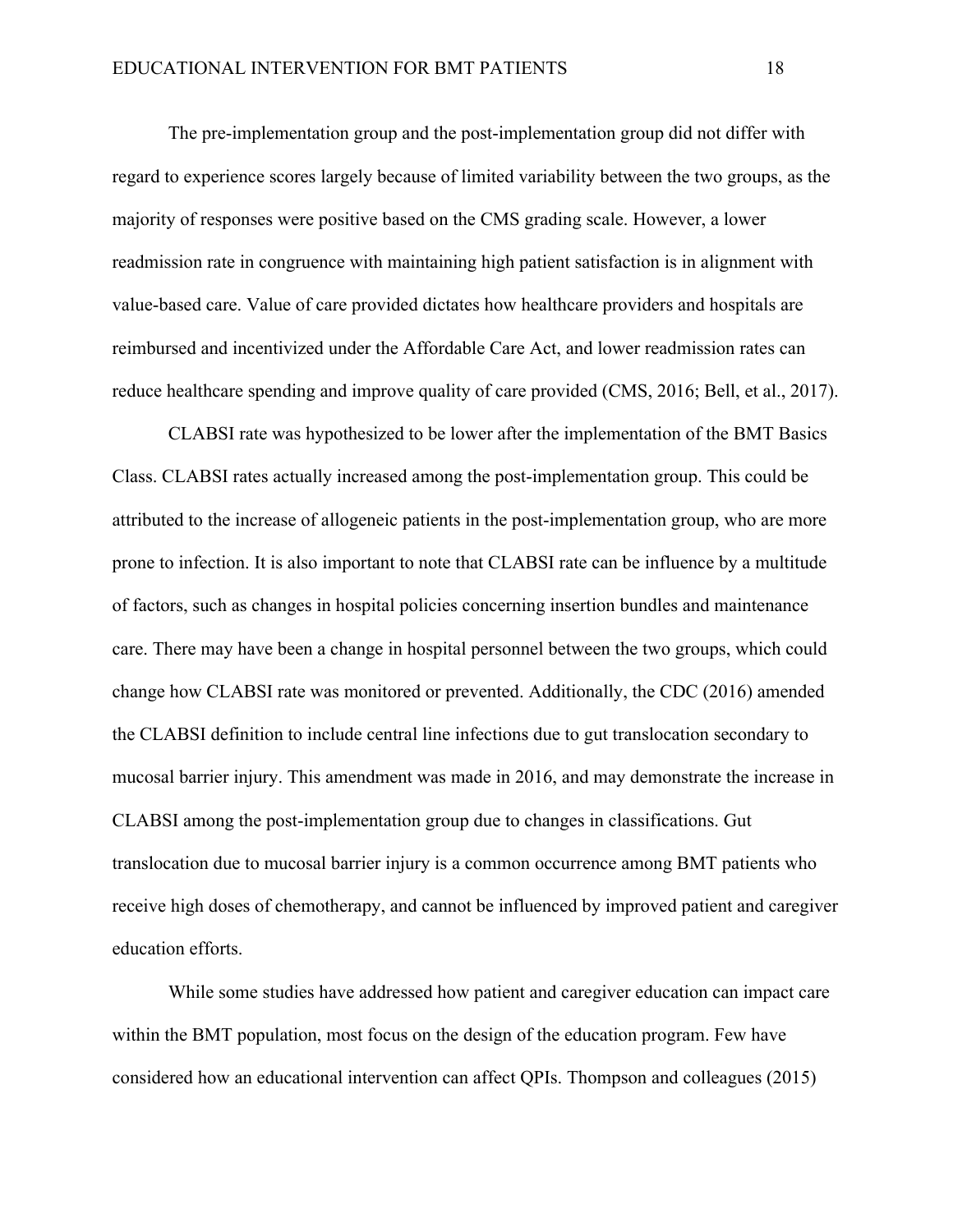found similar results in a study that sought to improve care transitions for the BMT patient though standardized patient teaching. By implementing standardized, patient-centered education across the transplant trajectory, patients experienced fewer days of inpatient bed occupancy, had increased patient satisfaction, and had lower readmission rates after the implementation of the education program (Thomson, Gorospe, Cooke, Giesie, & Johnson, 2015).

Even though this quality improvement project provides no statistically significant differences between the pre-implementation and post-implementation groups, it outlines the feasibility of developing, implementing, and evaluating a formal educational intervention for BMT patients and their caregivers. This work contributes to the limited evidence concerning BMT patient education. The BMT Basics Class could serve as a model for other BMT programs looking to improve the quality of care at their respective institutions.

#### **Limitations**

The study was conducted within a single university hospital setting, and only reflects the engraftment phase of transplant (first 30 days), which limits generalization. The sample size was small, non-randomized, and patients included in the pre-implementation phase were not the same patients in the post-implementation phase, and therefore cannot be treated as equal. Additionally, there were more allogeneic patients in the post-implementation group than in the preimplementation group, making it hard to compare QPIs between the groups. Another limitation of the study was the inability to assess individual patient outcomes. The aggregate quality data analyzed was de-identified and reflective of the entire BMT unit. Additionally, aggregate QPI data availability was affected by the timeframe of the study, as the class was implemented in the middle of July, and some patients who attended the class did not have data available if they were discharged after November 2016. The QPIs analyzed have the potential to be influenced by a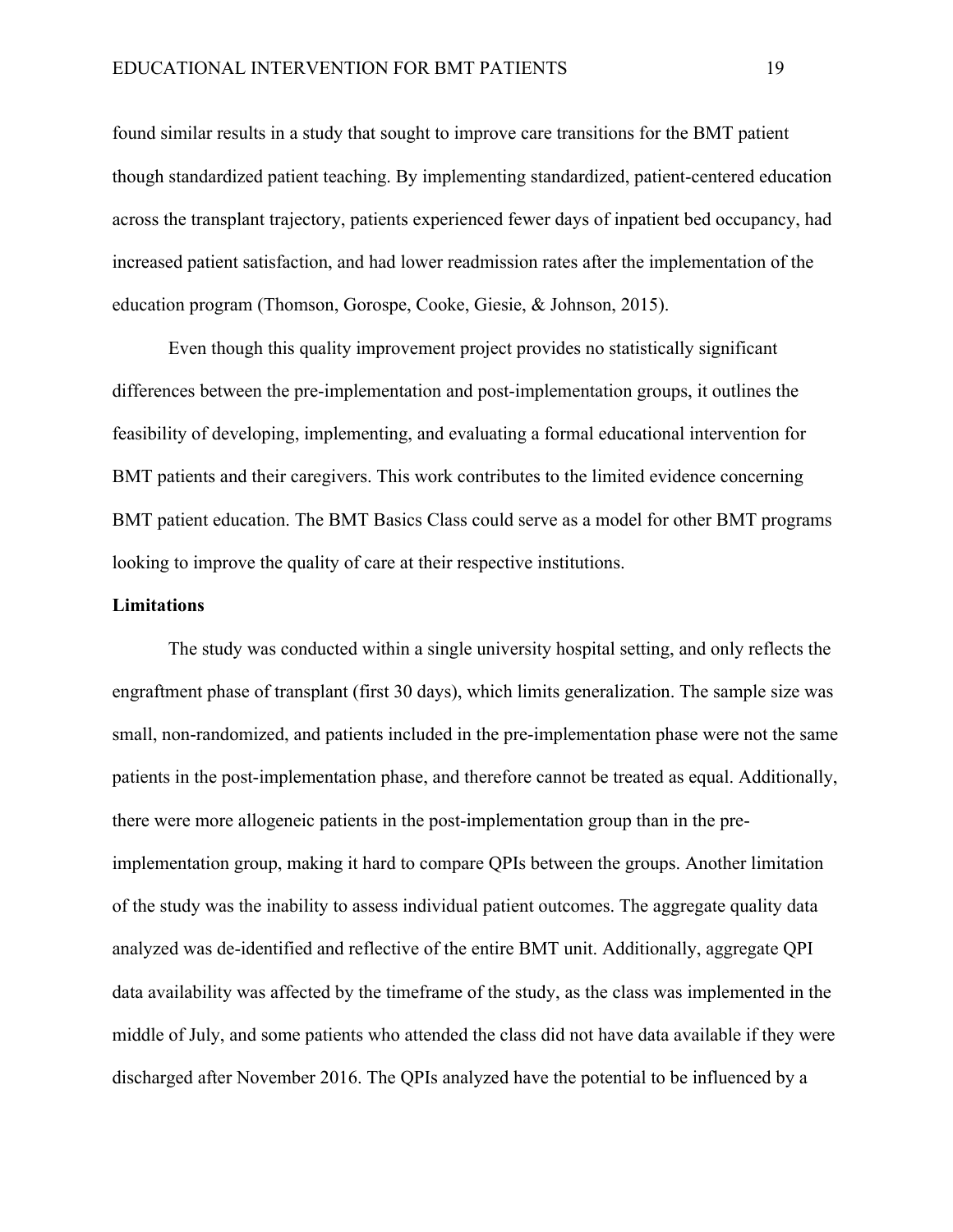multitude of factors (e.g.: co-morbidity index, central line care hospital policy, differences in healthcare personnel and patients between the groups, number of survey completions), and readmission rates only showed those patients who were readmitted to the project's institution, and did not include readmission to other hospitals. These factors make it difficult to infer the true impact of the educational intervention.

Despite the limitations, this project evaluation supports the use of an educational intervention as a supplemental intervention for improving quality outcomes within the BMT population. Future research should include studies conducted at multiple BMT centers, using larger sample sizes, and analyzing outcomes that can be contributed to the use of a patientcentered educational intervention. Other outcomes to consider include performing a cost-benefit analysis or by measuring quality of life, anxiety, and self-efficacy. Lastly, future studies should assess individual patient outcomes across the entire transplant trajectory from preparation, to engraftment, and throughout long-term recovery in the outpatient setting.

#### **Nursing Implications**

Nurses were continually identified throughout current evidence-based literature as an important part of patient education due to their unique role within the BMT process (Cooke, Grant, & Gemmill, 2012; Gordon, Caicedo, Ladner, Reddy, & Abecassis, 2010; Cohen, Jenkins, Holston, & Carlson, 2013; Thomson, Gorospe, Cooke, Giesie, & Johnson, 2015). Because nurses work closely with patients and their caregivers throughout all phases of the transplant process, they can continually assess for patient and caregiver understanding, and identify opportunities for enhanced learning and communication.

BMT nurses played a key role in the development and implementation of this educational intervention. After identifying a need for improved patient education to assist with self-care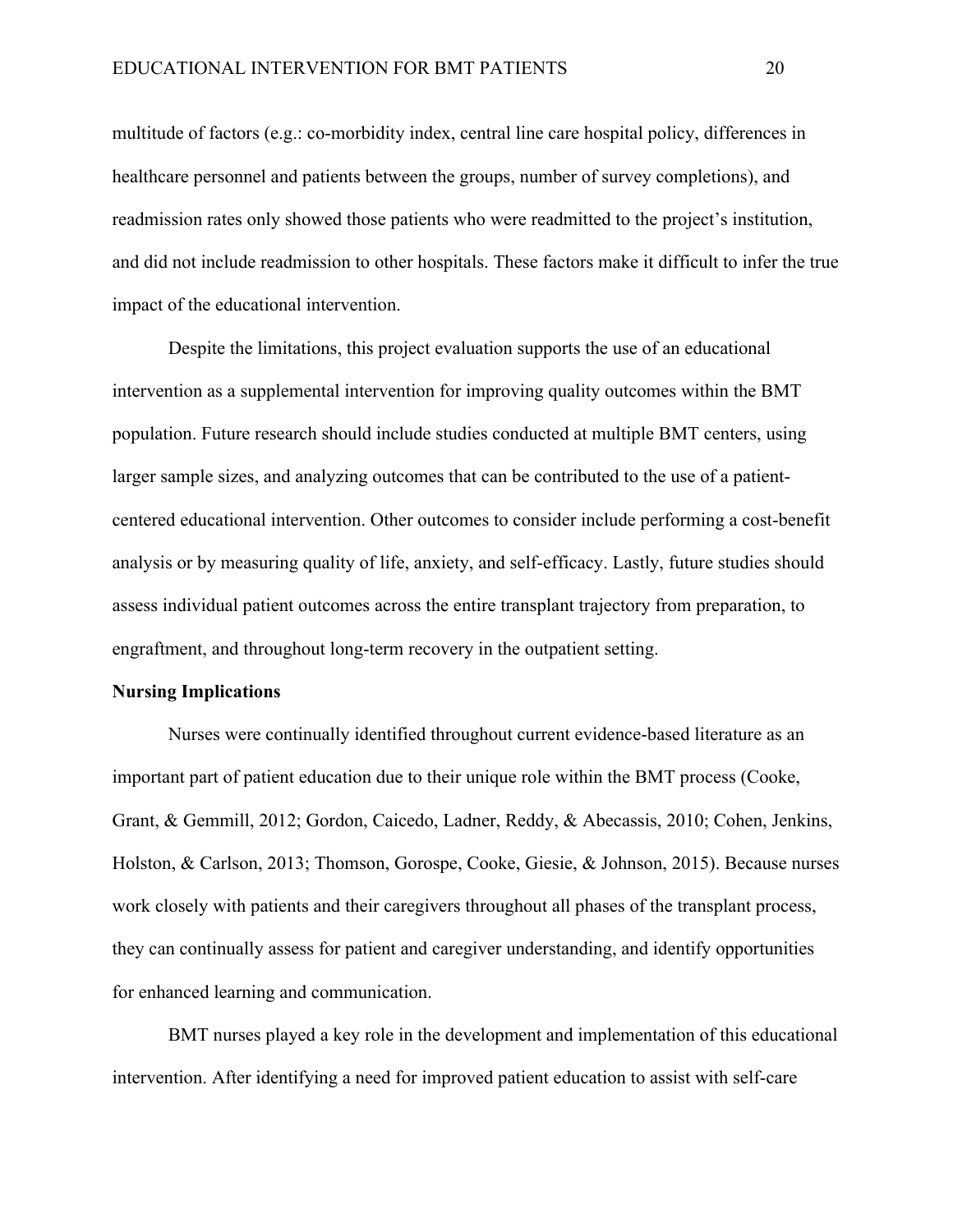activity and medication compliance, nurses working on the BMT unit formed a multidisciplinary committee to create education materials. The nurses also served as class instructors for the BMT Basics Class, which helped patients and their caregivers develop a rapport with members of the healthcare team that would provide their BMT care. This project suggests that a nurse-led educational intervention may have an impact on the quality of care provided, when combined with current, evidence-based practice.

Using a multidisciplinary team to create education materials is crucial to providing comprehensive BMT education. Due to the complex needs of the BMT patient, dietary/nutritional staff, social services, physical therapy, pharmacy, pastoral care, and psychology/integrative care should be involved in any BMT educational intervention. Collaboration with supportive services was integral in the development of the BMT Basics Class topics and Handbook content.

#### **Conclusion**

The findings of this project showed a trend of lower readmission rates and positive patient experience among BMT patients who attended a patient-centered, evidence-based educational intervention when compared to BMT patients who did not receive such an intervention. This is consistent with the concepts of the self-care model and a study conducted by Thomson, Gorospe, Cooke, Giesie, and Johnson (2015), which showed similar outcomes. Additional exploration is required substantiate the impact of an educational intervention on patient outcomes and quality of care within the BMT population. Nevertheless, a program like the BMT Basics Class is a feasible way to improve care coordination for the BMT patient, and provide a patient-centered approach to influence quality performance outcomes.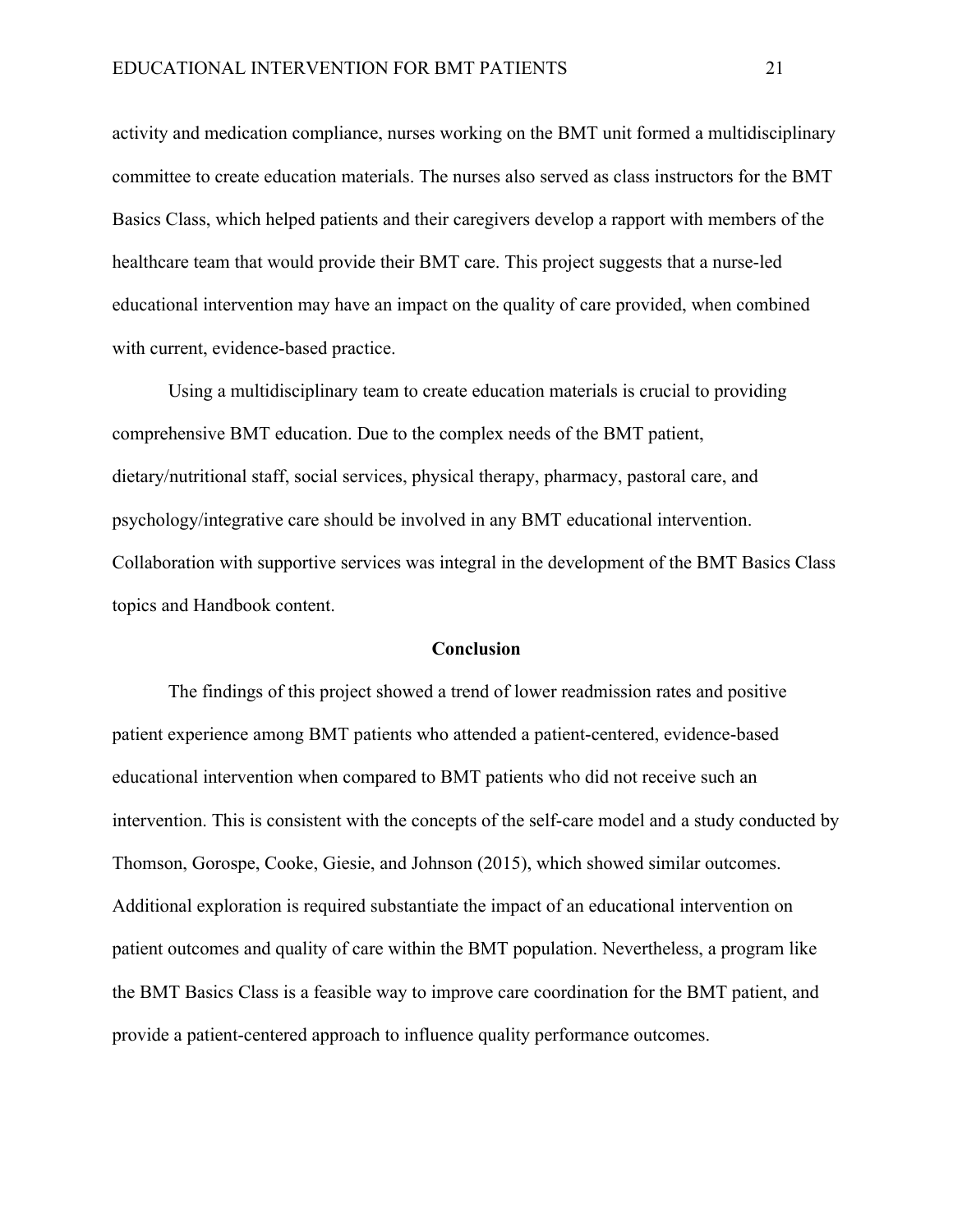#### References

- Agency for Healthcare Research and Quality [AHRQ]. (2016). CAHPS: Assessing health care quality from the patient prospective. Retrieved from: https://www.ahrq.gov/cahps/aboutcahps/cahps-program/cahps\_brief.html
- Baliousis, M., Rennoldson, M., Dawson, D.L., Mills, J., & das Nair, R. (2017). Perceptions of hematopoietic stem cell transplantations and coping predict emotional distress during the acute phase after transplant. *Oncology Nursing Forum, 44(1),* 96-107. doi: 10.1188/17.ONF.96-107
- Bell, J.F., Whitney, R.L., Reed, S.C., Poghosyan, H., Lash, R.S., Kim, K.K., Davis, A., Bold, R.J., & Joseph, J.G. (2017). Systematic review of hospital readmission among patients with cancer in the United States. *Oncology Nursing Forum, 44(2),* 176-191. doi: 10.1011/17.ONF.176-191
- Bristol, S. & Joshi, M. (2014). Transforming the healthcare quality system for improved quality. In M.S. Joshi, E.R. Ransom, D.B. Nash, & S.B. Ransom (Eds.), *The healthcare quality book: Vision, strategy, and tools* (pp.541-559). Chicago, IL: Health Administration Press
- Byrnes, J.J. (2014). Data collection. In M.S. Joshi, E.R. Ransom, D.B. Nash, & S.B. Ransom (Eds.), *The healthcare quality book: Vision, strategy, and tools* (pp.111- 134). Chicago, IL: Health Administration Press
- California Department of Public Health. (2014). Healthcare associated infections in California hospitals annual report for January to December 2014. Retrieved from: https://www.cdph.ca.gov/programs/hai/Documents/2014-HAI-in-CA-Hospitals-Annual-Report-2014.pdf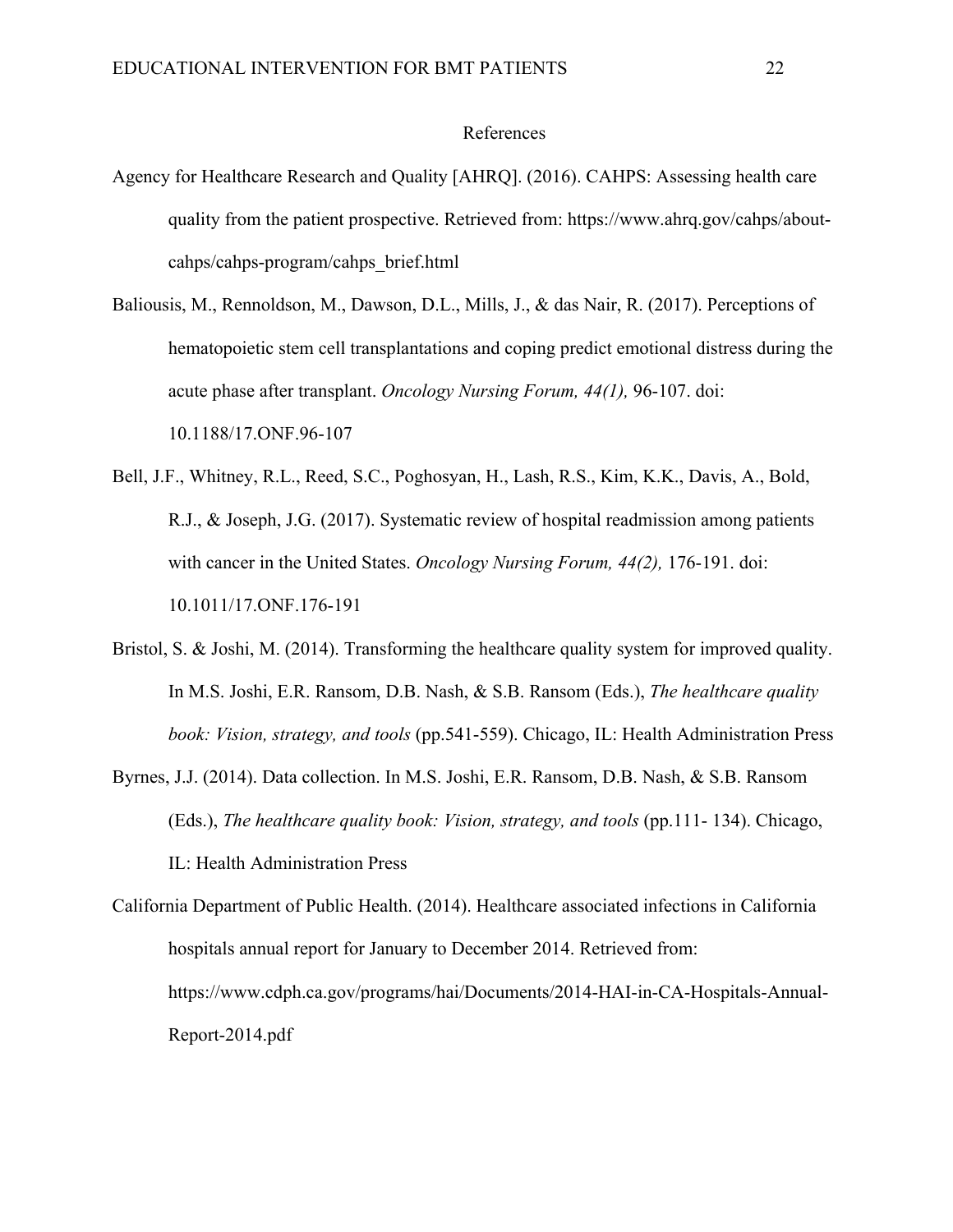Centers for Disease Control and Prevention [CDC]. (2000). *Guidelines for preventing opportunistic infections among hematopoietic stem cell transplant recipients*. Retrieved from: https://www.cdc.gov/mmwr/PDF/rr/rr4910.pdf

Centers for Disease Control and Prevention [CDC]. (2016). *Bloodstream infection event (central line-associated bloodstream infection and non-central line-associated bloodstream infection).* Retrieved from:

http://www.cdc.gov/nhsn/pdfs/pscmanual/4psc\_clabscurrent.pdf

Centers for Medicare & Medicaid Services [CMS]. (2011). Calculation of HCAHPS scores: From raw data to publically reported results. Retrieved from:

http://www.hcahpsonline.org/Files/Calculation%20of%20HCAHPS%20Scores.pdf

- Centers for Medicare & Medicaid Services [CMS]. (2016). CMS values-based programs. Retrieved from: https://www.cms.gov/Medicare/Quality-Initiatives-Patient-Assessment-Instruments/Value-Based-Programs/Value-Based-Programs.html
- Chawla, R. (2015). Infections after bone marrow transplant. Retrieved from: http://emedicine.medscape.com/article/1013470-overview#a3
- Cohen, M.Z., Jenkins, D., Holston, E.C., & Carlson, E.D. (2013). Understanding health literacy in patients receiving hematopoietic stem cell transplantation. *Oncology Nursing Forum, 40(5),* 508-515. doi:10.1188/13.ONF.508-515

Cooke, L., Grant, M., & Gemmill, R. (2012). Discharge needs of allogeneic transplantation recipients. *Clinical Journal of Oncology Nursing, 16(4),* 142-149. doi: 10.1188/12.CJON.E142-E194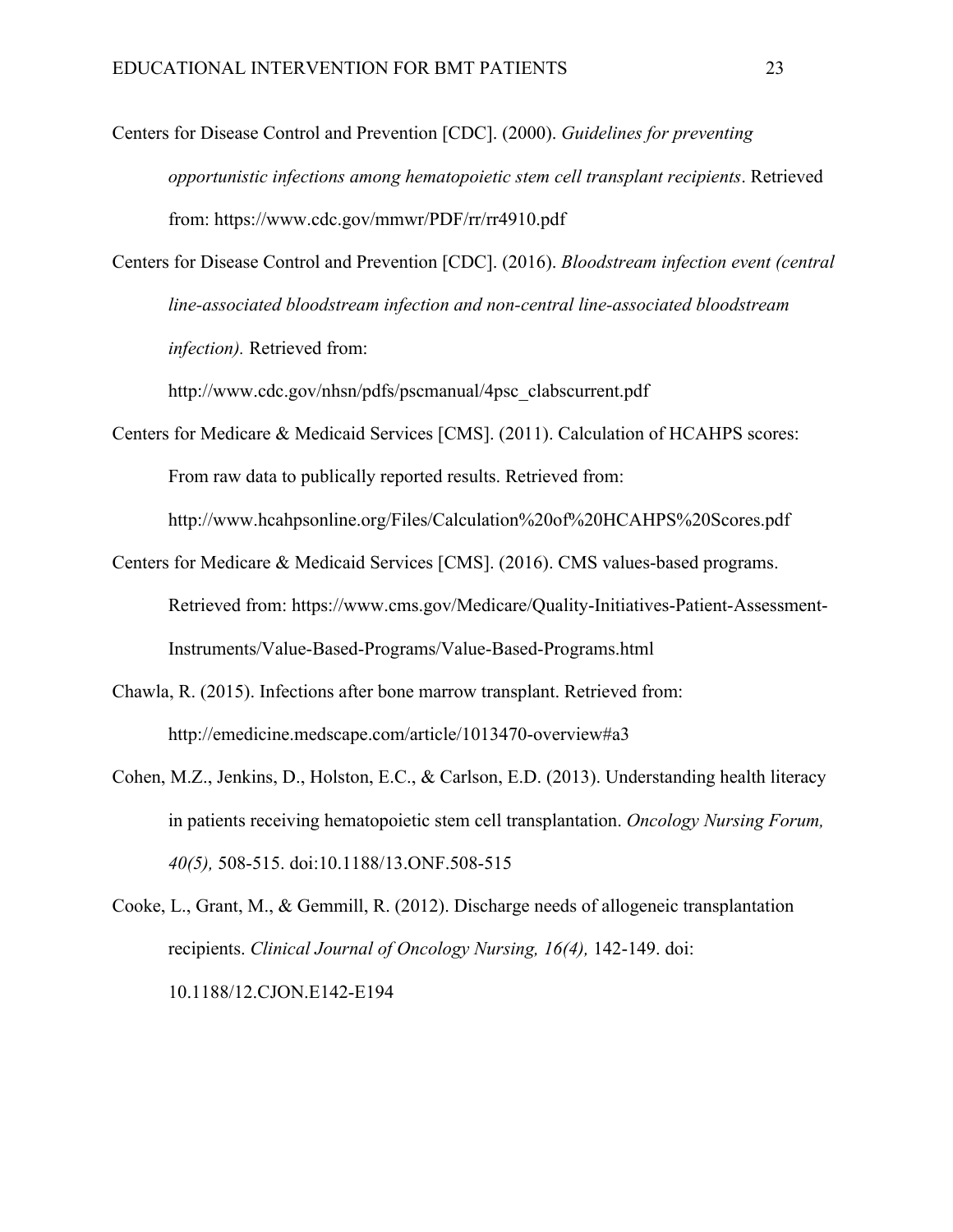- Foundation for the Accreditation of Cellular Therapy [FACT]. (2015). FACT-JACIE international standards for hematopoietic cellular therapy product collection, processing, and administration. (6 Ed.). Omaha, NE: FACT
- Gordon, E.J., Caicedo, J.C., Ladner, D.P., Reddy, E., Abecassis, M.M. (2010). Transplant center provision of education and culturally and linguistically competent care: A national study. *American Jounral of Transplantation, 10,* 2701-2707. doi: 10.1111/j.1600- 6143.2010.03304.x
- Hertz, J.E. (2013). Self-care. In I.M. Lubkin & P.D. Larsen (Eds.), *Chronic illness: Impact and intervention* (pp. 369- 394). Burlington, MA: Jones & Bartlett Learning
- Jim, H.S.L., Quinn, G.P., Gwede, C.K., Cases, M.G., Barata, A., Cessna, J., Christie, J., Gonzalez, L., Koskan, A., & Pidala, J. (2013). Patient education in allogeneic hematopoietic cell transplant: What patients wich they had known about quality of life. *Bone Marrow Transplantation, 49,* 299-303. doi: 10.1038/bmt.2013.158
- The Joint Commission. (2012, May 25). Promoting health equality and patient centered care. Retrieved from: https://www.jointcommission.org/multimedia/promoting-health-equityand-patient-centered-care/
- Lattimer, C. (2011). When it comes to transitions in patient care, effective communication can make all the difference. *Generations- Journal of American Society on Aging, 35,* 69-72.
- McAdams, F.W., & Burgunder, M.R. (2013). Transplant treatment course and acute complications. In S.A. Ezzone (Ed.), *Hematopoietic stem cell transplantation: A manual for nursing practice* (pp. 47-63). Pittsburgh, PA: Oncology Nursing Society
- Myers, J. & Pellino, T.A. (2009). Developing new ways to address learning needs of adult abdominal organ transplant recipients. *Progress in Transplantation, 19(2),* 160-166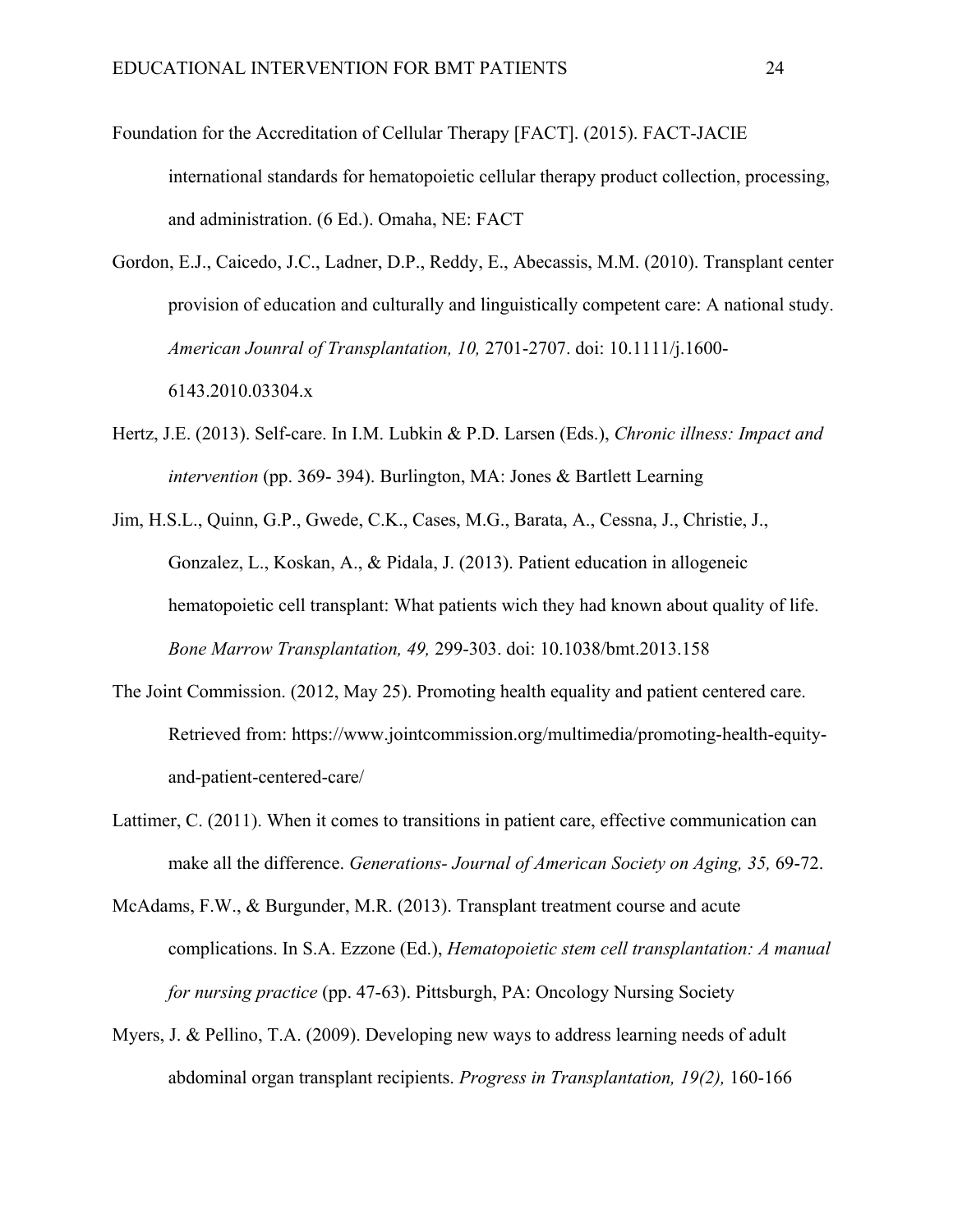- Moloney, S., Cicutto, L., Hutcheon, M., & Singer, L. (2007). Deciding about lung transplantation: Informational needs of patients and support persons. *Progress in Transplantation, 17(3),* 183-192.
- National Marrow Donor Program. (2013). 1 millionth blood stem cell transplant marks major medical milestone. Retrieved from: https://bethematch.org/news/news-releases/1 millionth-blood-stem-cell-transplant-marks-major-medical-milestone/
- Niess, D. (2013). Basic concepts of transplantation. In S.A. Ezzone (Eds.), *Hematopoietic stem cell transplantation: A manual for nursing practice* (pp. 13- 21). Pittsburgh, PA: Oncology Nursing Society
- Stiff, P.J., Miller, L.A., Kiley, K., Batiste, R., Porter, N., Potocki, K., Volle, M., Lichtenstein, S., Wojtowicz, S., Zakrzewski, S., Toor, A., & Rodriguez, T. (2006). Patients' understanding of disease status and treatment plan at initial hematopoietic stem cell transplantation consultation. *Bone Marrow Transplantation, 37,* 479-484.
- Thomson, B., Gorospe, G., Cooke, L., Giesie, P., & Johnson, S. (2015). Transitions of care: A hematopoietic stem cell transplantation nursing education project across the trajectory. *Clinical Journal of Oncology Nursing, 19* (4), E74-E79.
- University of Texas Medical Branch at Galveston [UTMB Health]. (2017). Quality & safety reporting at UTBM health: Understanding length of stay. Retrieved from: https://www.utmb.edu/qualityresults/quality-reports/LOS/
- Wilson, R., Brown, D.R., Boothe, M.A.S., & Weng, F.L. (2012). Improving the delivery of patient education about kidney transplant in a transplant center. *Progress in Transplantation, 22(4),* 403-412. doi: http://dx.doi.org/10.7182/pit2012716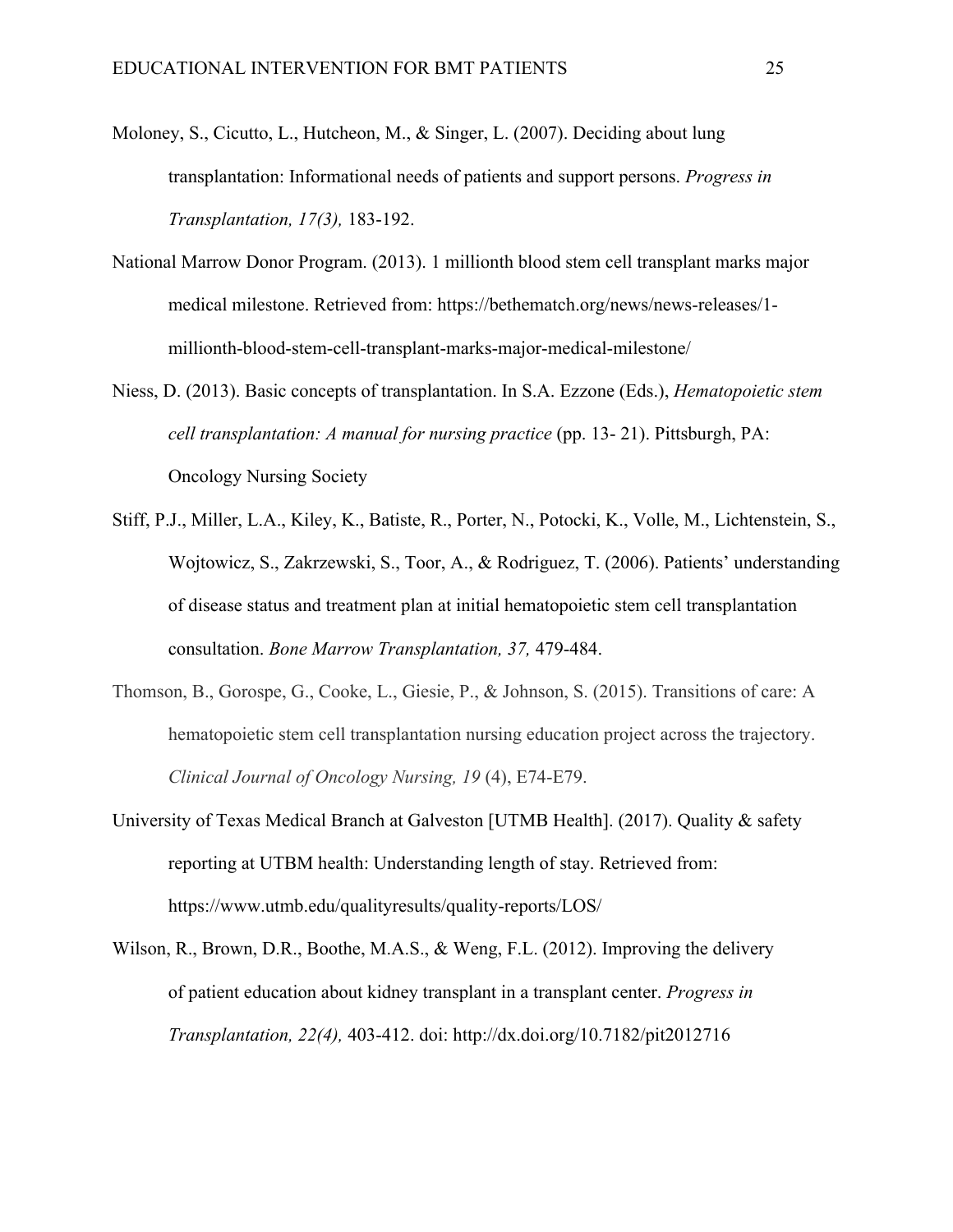| Characteristic                                                          | <b>Pre-Implementation</b><br><b>Group Mean</b> ± SD<br>$(N=35)$ | <b>Post-Implementation</b><br><b>Group Mean± SD</b><br>$(N=33)$ |
|-------------------------------------------------------------------------|-----------------------------------------------------------------|-----------------------------------------------------------------|
| Age (years)                                                             | $56.8 \pm 12.1$                                                 | $55.1 \pm 11.3$                                                 |
| <b>Hematologic Disease,</b><br>$N(\%)$                                  | <b>Pre-Implementation</b><br>Group $(N=35)$                     | <b>Post Implementation</b><br>Group $(N=33)$                    |
| Leukemia<br>Lymphoma<br><b>MDS</b><br>Multiple Myeloma<br>Myelofibrosis | 5(14.3)<br>10(28.6)<br>6(17.1)<br>13(37.1)<br>1(2.9)            | 15(45.4)<br>6(18.2)<br>3(9.1)<br>9(27.3)<br>0(0)                |
| Type of Transplant, $N(\%)$<br>Allogeneic<br>Autologous                 | 16(45.7)<br>19(54.3)                                            | 20(60.6)<br>13 (39.4)                                           |
| Race, $N(\%)$<br>Caucasian<br>African-American<br>Asian                 | 32 (91.4)<br>2(5.7)<br>1(2.9)                                   | 30(90.9)<br>3(9.1)<br>0(0)                                      |
| Gender, $N$ (%)<br>Male                                                 | $22(62.9\%)$                                                    | 19(57.6)                                                        |

| Table 1. Patient Characteristics of Pre-/Post-Implementation Groups |
|---------------------------------------------------------------------|
|---------------------------------------------------------------------|

SD, Standard deviation; MDS, myelodysplastic syndrome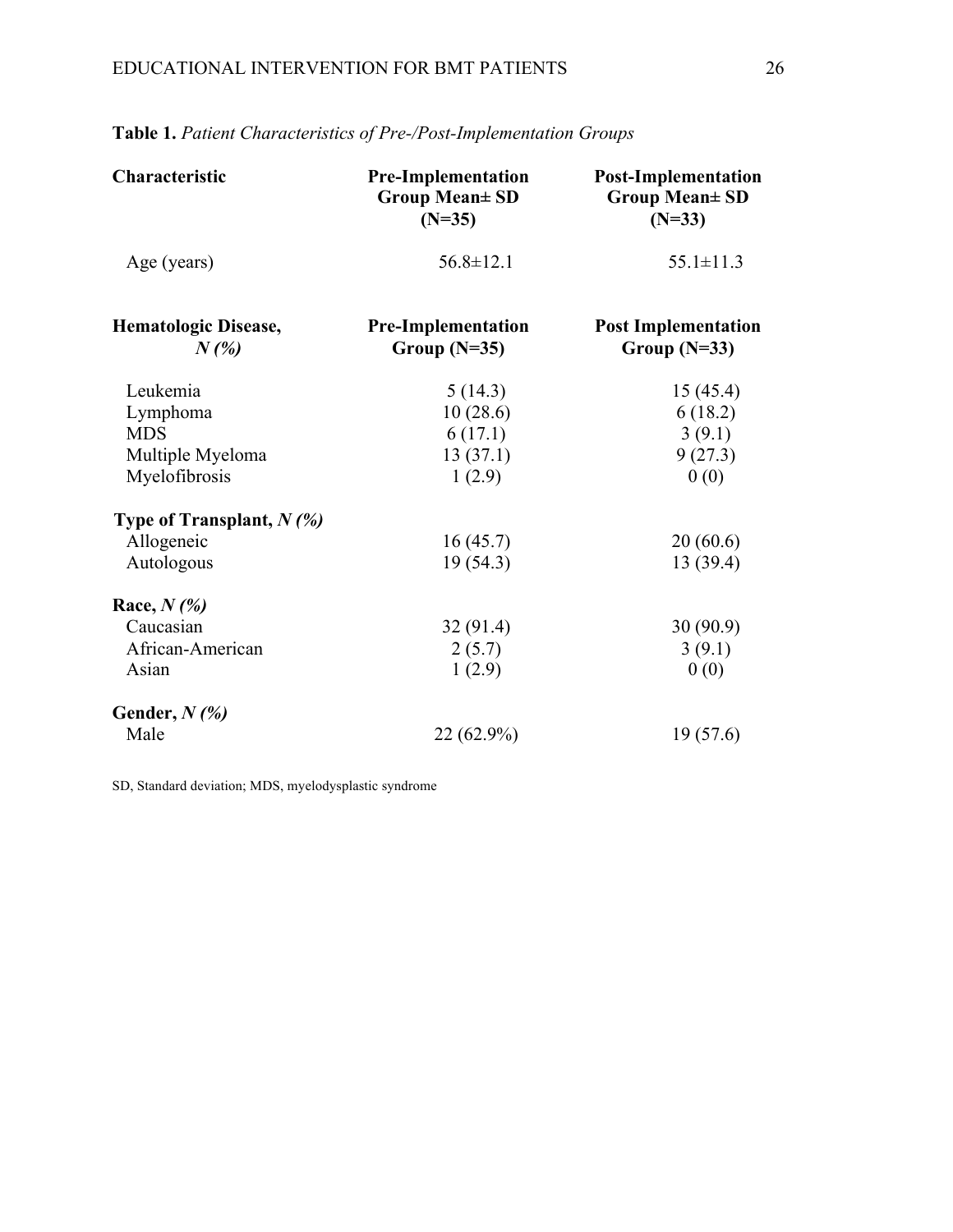**Table 2.** *Comparison of Pre-/Post-Implementation Group by Mean LOS based on Transplant Type*

|                                         | <b>Autologous Transplant</b><br>$p=0.71$ | <b>Allogeneic Transplant</b><br>$p=0.99$ |
|-----------------------------------------|------------------------------------------|------------------------------------------|
| Pre-implementation,<br>(Mean $\pm$ SD)  | 19.2 days $\pm$ 6.76                     | $35.13 \text{ days} \pm 10.53$           |
|                                         | Range = $13-41$ days                     | Range= $23-59$ days                      |
|                                         | $N = 19$                                 | $N = 16$                                 |
| Post-implementation,<br>(Mean $\pm$ SD) | 18.45 days $\pm$ 3.38                    | $35.16 \text{ days} \pm 10.16$           |
|                                         | Range= $14-25$ days                      | Range= $19-59$ days                      |
|                                         | $N = 11$                                 | $N = 19$                                 |

LOS, Length of Stay; SD, standard deviation; p-value based on 95% confidence interval using independent samples t-test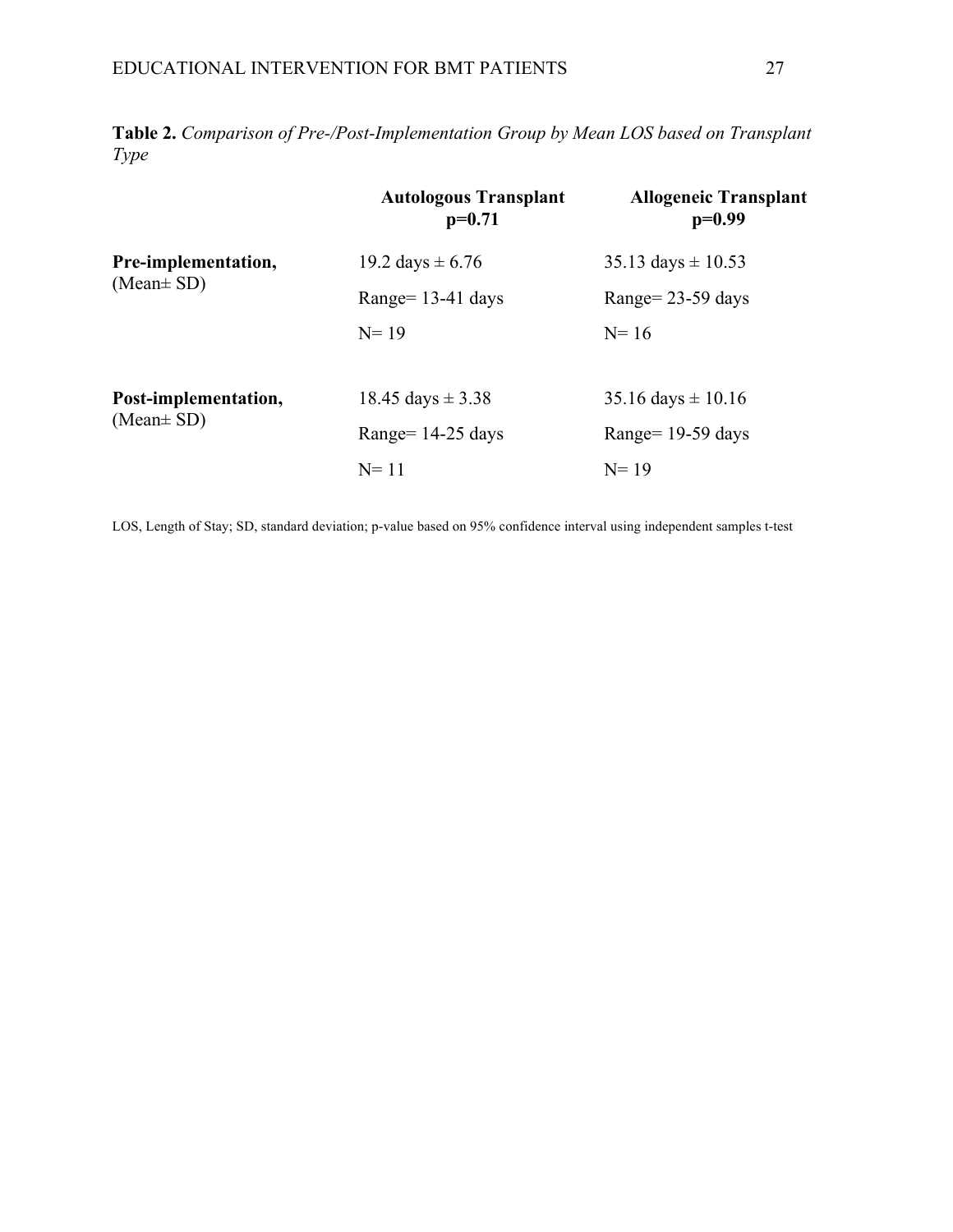

CLABSI = Central Line Associated Bloodstream Infection CLABSI rate = # of occurrences/device days x 1000

**Figure 1.** *Comparison of Pre-/Post-Implementation Groups by CLABSI rate*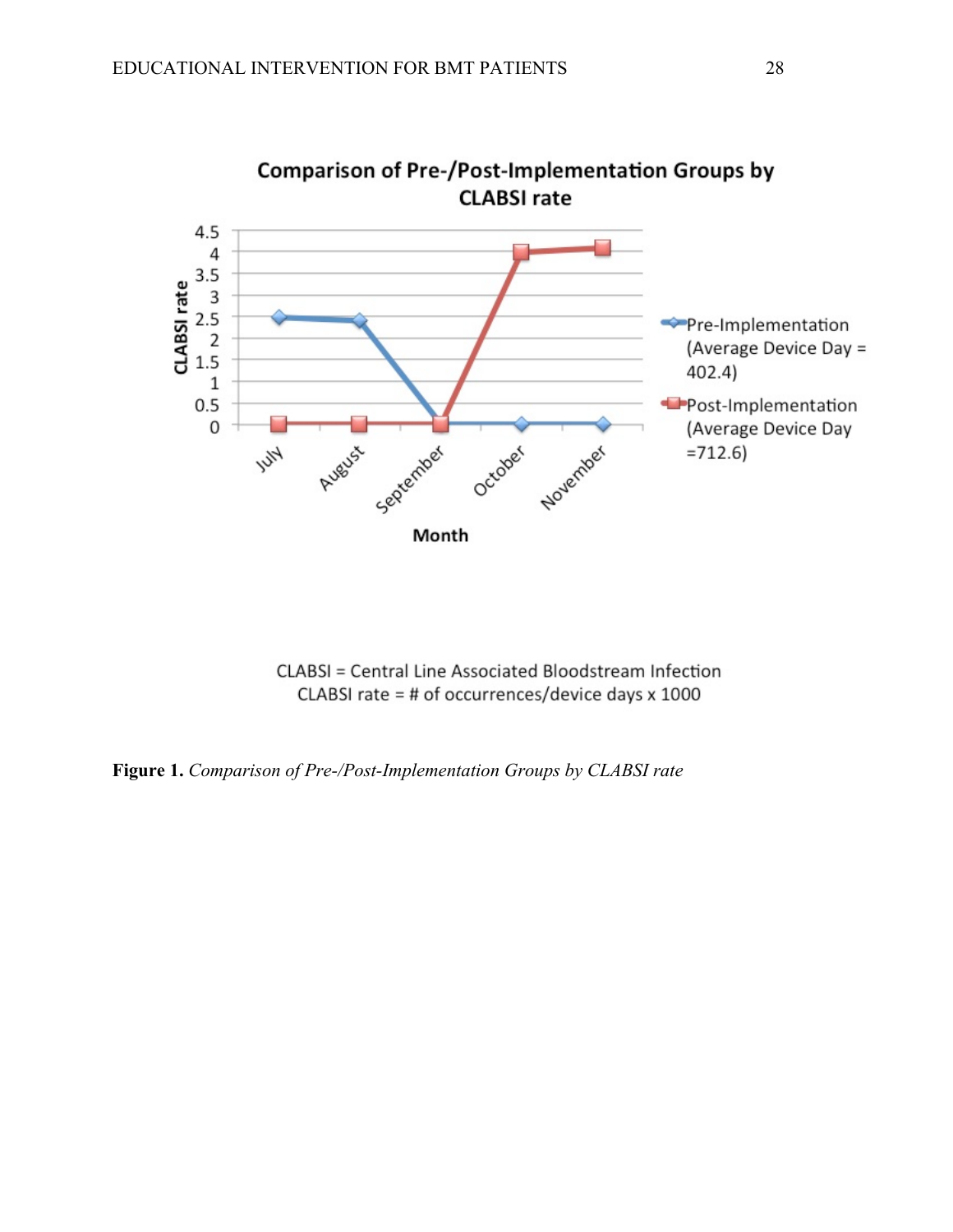

**Figure 2.** *30-Day Readmissions Among Allogeneic and Autologous Transplant Patients, 2015 vs. 2016*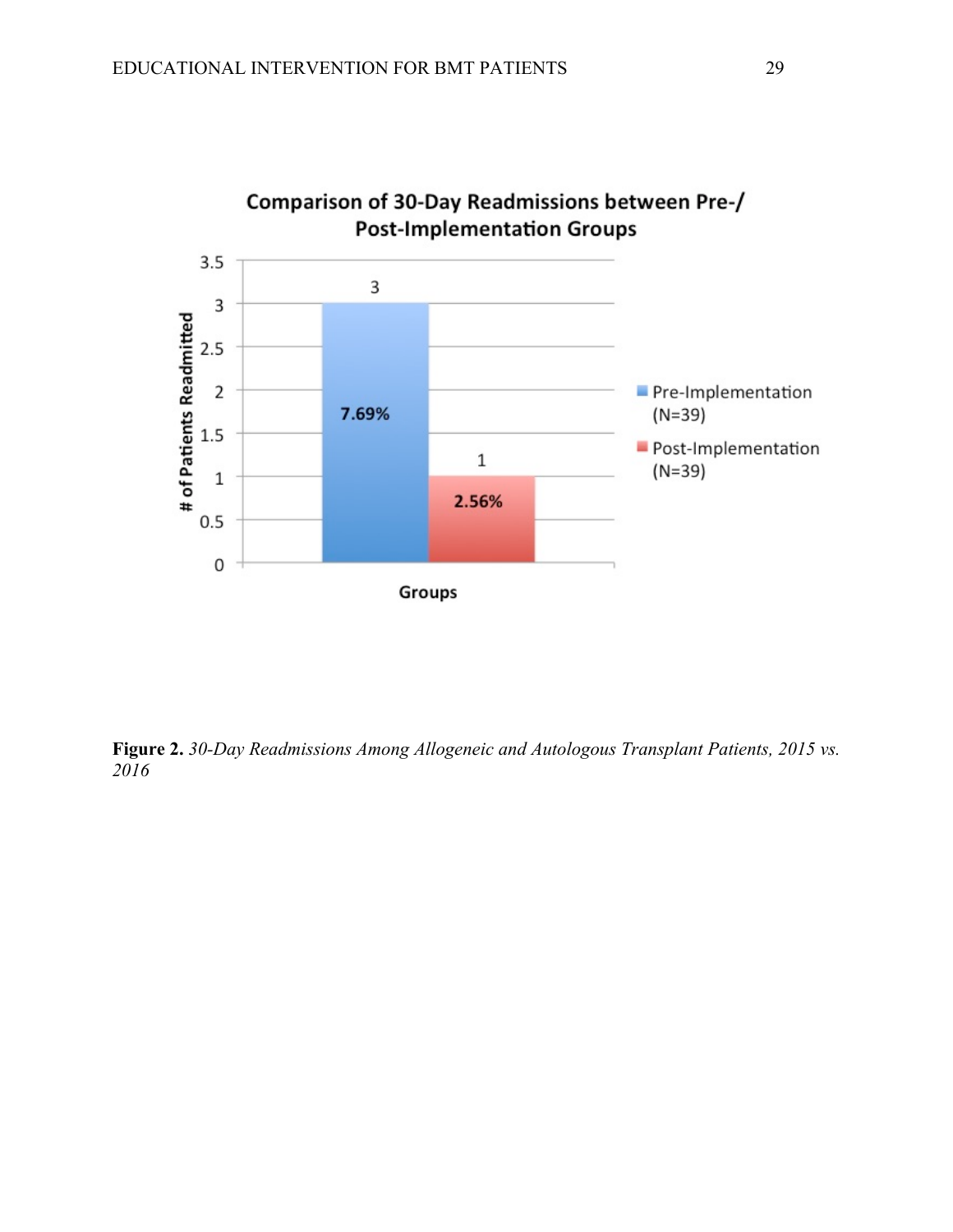

**HCAHPS Comparison between Groups, Communication** 

**Figure 3.** *Comparison of Pre-/Post-Implementation Group HCAHPS Scores; Before giving you any new medication, how often did hospital staff tell you what the medicine was for?*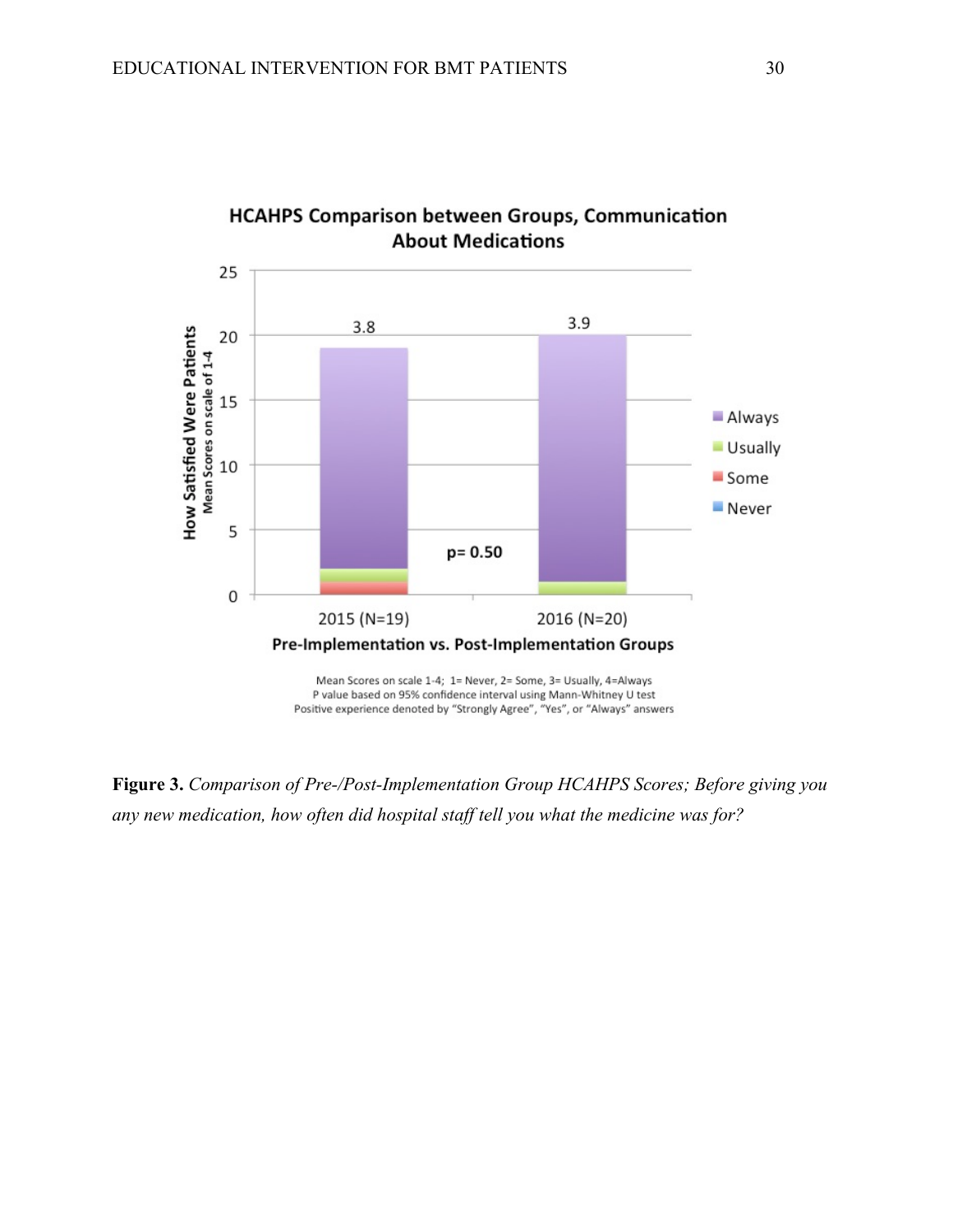

**HCAHPS Comparisons between Groups, Given Information** 

P value based on 95% confidence interval using Chi-Squared test Positive experience denoted by "Strongly Agree", "Yes", or "Always" answers

**Figure 4.** *Comparison of Pre-/Post-Implementation Group HCAHPS Scores; During this hospital stay, did you get information in writing about what symptoms or health problems to look out for after you left the hospital?*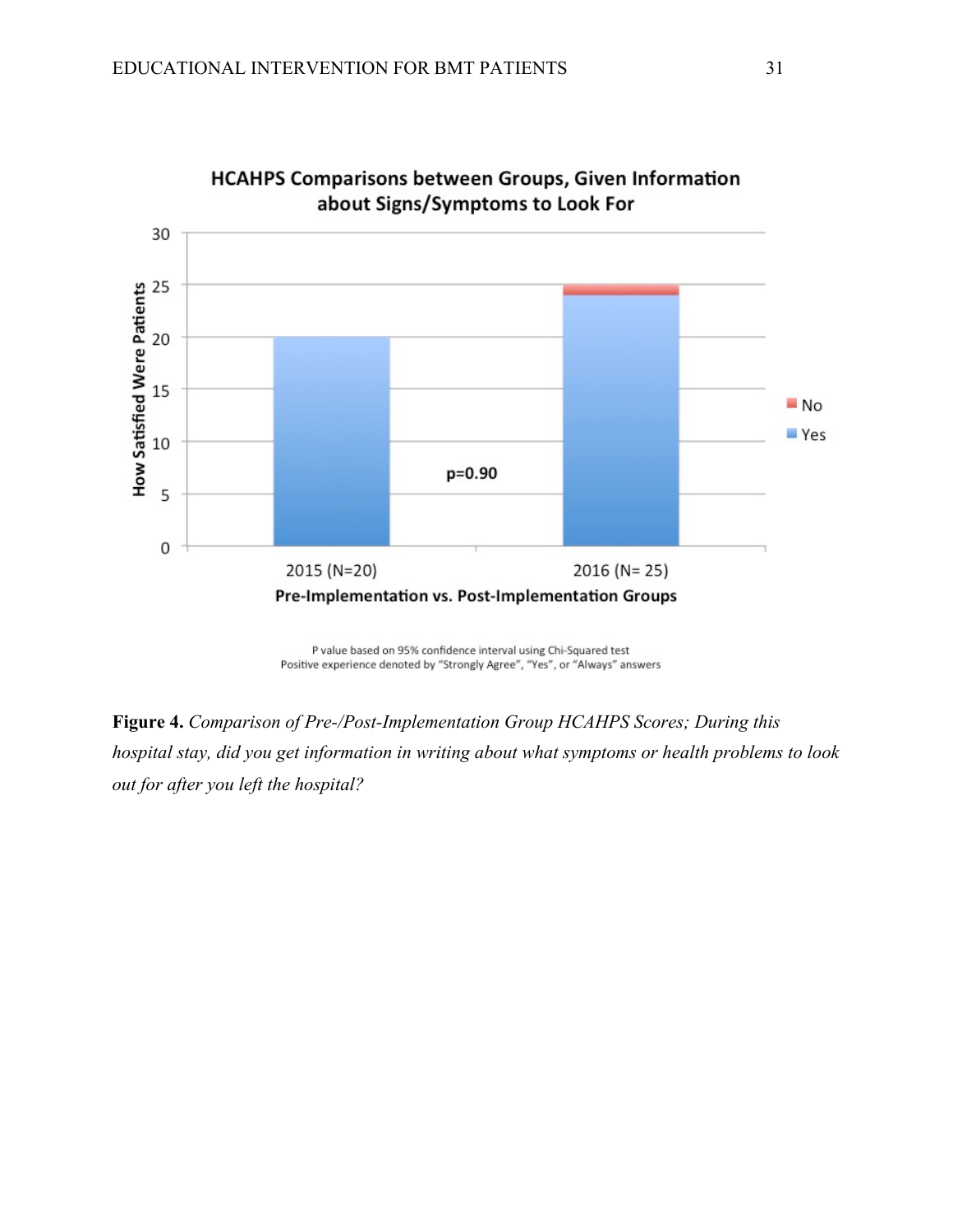

HCAHPS Comparisons between Groups, Understanding How to

**Figure 5.** *Comparison of Pre-/Post-Implementation Group HCAHPS Scores; When I left the hospital, I had a good understanding of the things I was responsible for in managing my health.*

Mean Scores on scale 1-4; 1= Strongly disagree, 2= Disagree, 3= Agree, 4= Strongly agree P value based on 95% confidence interval using Mann-Whitney U test Positive experience denoted by "Strongly Agree", "Yes", or "Always" answers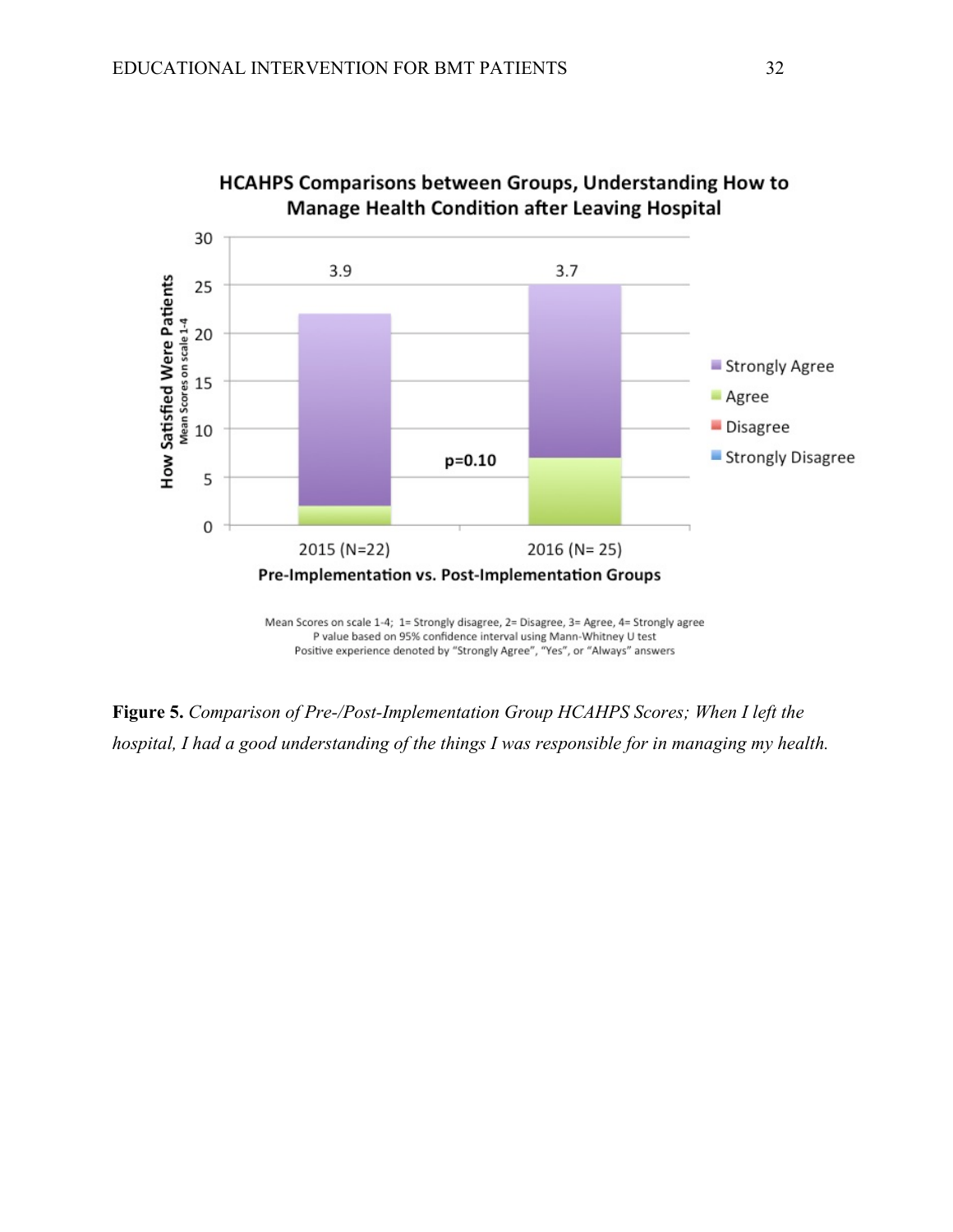

Mean Scores on scale 1-4; 1= Strongly disagree, 2= Disagree, 3= Agree, 4= Strongly agree, 5= not given meds P value based on 95% confidence interval using Mann-Whitney U test Positive experience denoted by "Strongly Agree", "Yes", or "Always" answers

**Figure 6.** *Comparison of Pre-/Post-Implementation Group HCAHPS Scores; When I left the hospital, I clearly understood the purpose for taking each of my medications.*